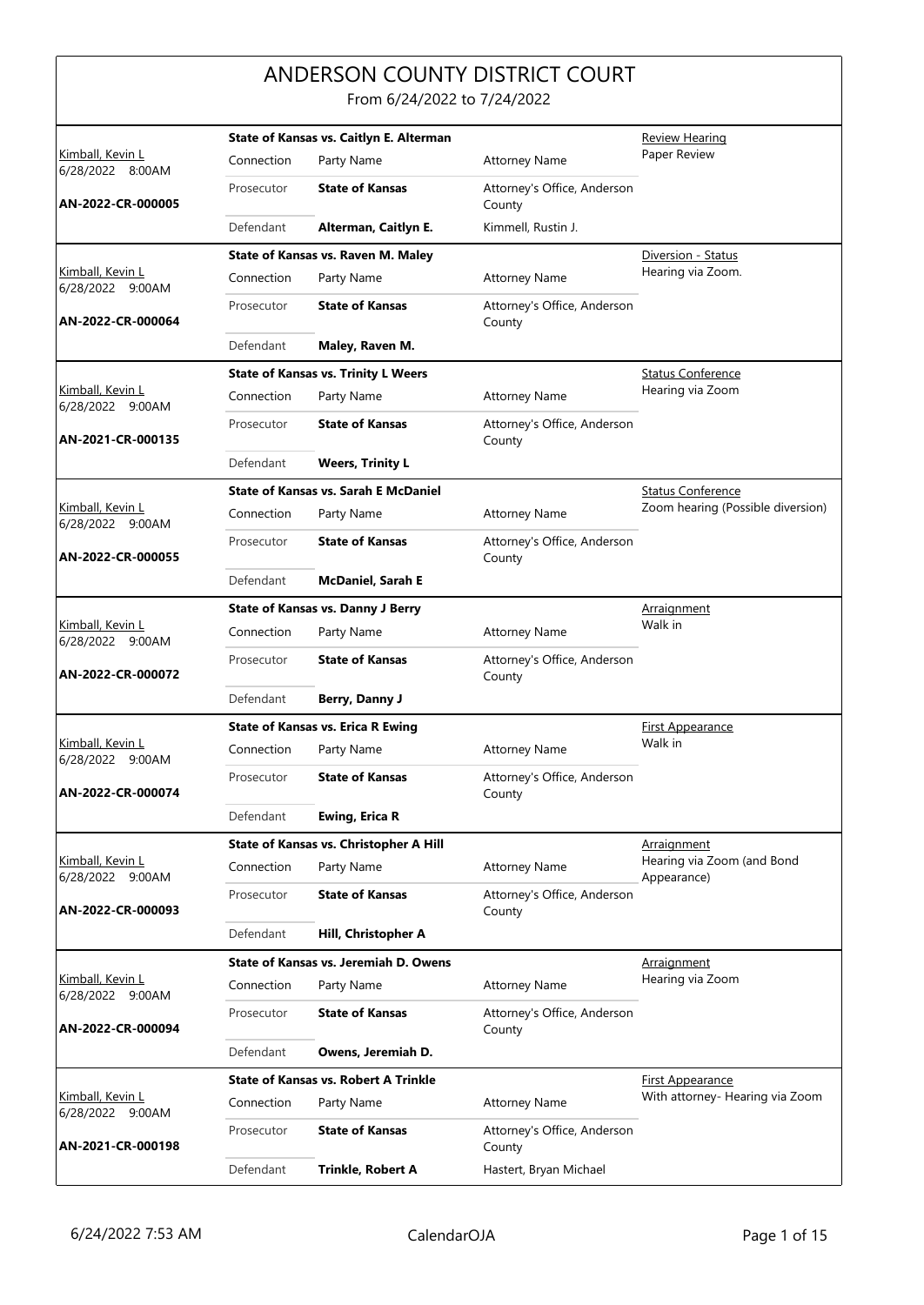|                                             |            | <b>State of Kansas vs. Eric R Brooks</b>    | <b>Status Conference</b>              |                                                     |
|---------------------------------------------|------------|---------------------------------------------|---------------------------------------|-----------------------------------------------------|
| <u>Kimball, Kevin L</u><br>6/28/2022 9:00AM | Connection | Party Name                                  | <b>Attorney Name</b>                  | Hearing via Zoom                                    |
| AN-2022-CR-000084                           | Prosecutor | <b>State of Kansas</b>                      | Attorney's Office, Anderson<br>County |                                                     |
|                                             | Defendant  | <b>Brooks, Eric R</b>                       |                                       |                                                     |
|                                             |            | <b>State of Kansas vs. Brittany A Dixon</b> |                                       | First Appearance                                    |
| Kimball, Kevin L<br>6/28/2022 9:30AM        | Connection | Party Name                                  | <b>Attorney Name</b>                  | Hearing via Zoom                                    |
| AN-2022-CR-000050                           | Prosecutor | <b>State of Kansas</b>                      | Attorney's Office, Anderson<br>County |                                                     |
|                                             | Defendant  | Dixon, Brittany A                           | Hastert, Bryan Michael                |                                                     |
|                                             |            | State of Kansas vs. Jason L Burgoon         |                                       | <b>First Appearance</b>                             |
| Kimball, Kevin L<br>6/28/2022 9:30AM        | Connection | Party Name                                  | <b>Attorney Name</b>                  | Hearing via Zoom (First Appearance<br>with Counsel) |
| AN-2022-CR-000057                           | Prosecutor | <b>State of Kansas</b>                      | Attorney's Office, Anderson<br>County |                                                     |
|                                             | Defendant  | Burgoon, Jason L                            |                                       |                                                     |
|                                             |            | State of Kansas vs. Billie L Shewman        |                                       | Status Conference                                   |
| <u>Kimball, Kevin L</u><br>6/28/2022 9:30AM | Connection | Party Name                                  | <b>Attorney Name</b>                  | Hearing via Zoom                                    |
| 2020-TR-000053                              | Prosecutor | <b>State of Kansas</b>                      | Attorney's Office, Anderson<br>County |                                                     |
|                                             | Defendant  | Shewman, Billie L                           | Falls, Joseph Allen                   |                                                     |
|                                             |            | <b>State of Kansas vs. James A Willard</b>  |                                       | <b>Status Conference</b>                            |
| Kimball, Kevin L<br>6/28/2022 9:30AM        | Connection | Party Name                                  | <b>Attorney Name</b>                  | Hearing via Zoom                                    |
| AN-2022-TR-000015                           | Prosecutor | <b>State of Kansas</b>                      | Attorney's Office, Anderson<br>County |                                                     |
|                                             | Defendant  | <b>Willard, James A</b>                     | Falls, Joseph Allen                   |                                                     |
|                                             |            | State of Kansas vs. Jacob L Lucas           | <b>First Appearance</b>               |                                                     |
| Kimball, Kevin L<br>6/28/2022 9:31AM        | Connection | Party Name                                  | <b>Attorney Name</b>                  | Hearing via Zoom (First Appearance<br>with Counsel) |
| AN-2022-CR-000103                           | Prosecutor | <b>State of Kansas</b>                      | Attorney's Office, Anderson<br>County |                                                     |
|                                             | Defendant  | Lucas, Jacob L                              | Hastert, Bryan Michael                |                                                     |
|                                             |            | <b>State of Kansas vs. Jacob L Lucas</b>    |                                       | First Appearance                                    |
| Kimball, Kevin L<br>6/28/2022 9:32AM        | Connection | Party Name                                  | <b>Attorney Name</b>                  | Hearing via Zoom (Defendant in AN<br>Co Jail)       |
| AN-2022-CR-000107                           | Prosecutor | <b>State of Kansas</b>                      | Attorney's Office, Anderson<br>County |                                                     |
|                                             | Defendant  | Lucas, Jacob L                              |                                       |                                                     |
|                                             |            | <b>State of Kansas vs. Jeffrey D Gregg</b>  |                                       | <b>Status Conference</b>                            |
| Kimball, Kevin L<br>6/28/2022 10:00AM       | Connection | Party Name                                  | <b>Attorney Name</b>                  | Hearing via Zoom                                    |
| AN-2021-CR-000123                           | Prosecutor | <b>State of Kansas</b>                      | Attorney's Office, Anderson<br>County |                                                     |
|                                             | Defendant  | Gregg, Jeffrey D                            | Boyd, John Arthur                     |                                                     |
|                                             |            | <b>State of Kansas vs. James W Brown</b>    |                                       | <b>Status Conference</b>                            |
| Kimball, Kevin L<br>6/28/2022 10:00AM       | Connection | Party Name                                  | <b>Attorney Name</b>                  | zoom                                                |
| AN-2021-CR-000085                           | Prosecutor | <b>State of Kansas</b>                      | Attorney's Office, Anderson<br>County |                                                     |
|                                             | Defendant  | <b>Brown, James W</b>                       | Boyd, John Arthur                     |                                                     |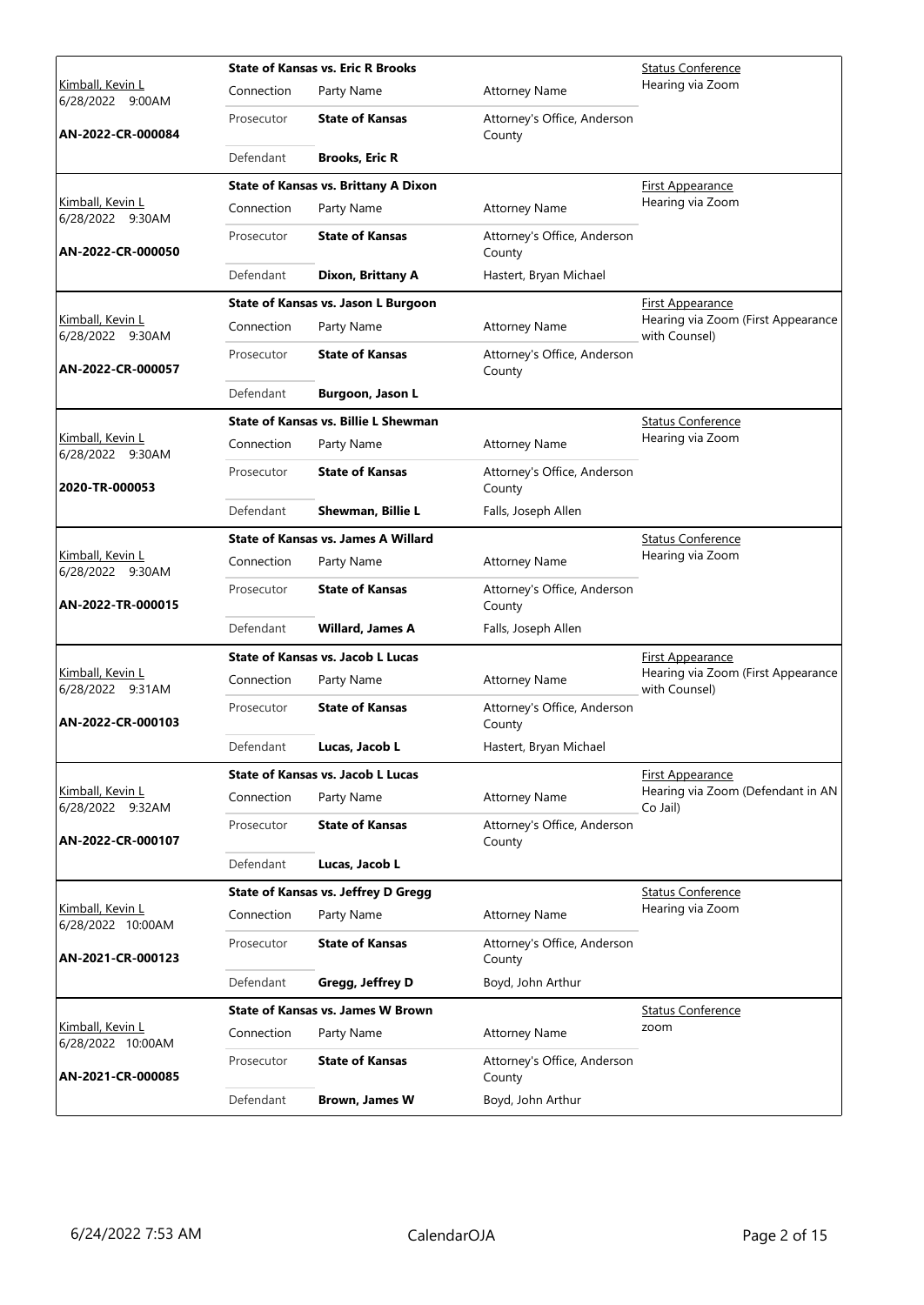|                                                            | <b>State of Kansas vs. David B. Hunter</b> |                                            |                                                        | Sentencing                                                 |
|------------------------------------------------------------|--------------------------------------------|--------------------------------------------|--------------------------------------------------------|------------------------------------------------------------|
| <u>Kimball, Kevin L</u><br>6/28/2022 10:00AM               | Connection                                 | Party Name                                 | <b>Attorney Name</b>                                   | Hearing via Zoom                                           |
| AN-2021-TR-000333                                          | Prosecutor                                 | <b>State of Kansas</b>                     | Attorney's Office, Anderson<br>County                  |                                                            |
|                                                            | Defendant                                  | Hunter, David B.                           | Walker, William Christopher                            |                                                            |
|                                                            |                                            | State of Kansas vs. Kerry J Burgoon        |                                                        | <b>First Appearance</b>                                    |
| Kimball, Kevin L<br>6/28/2022 10:00AM                      | Connection                                 | Party Name                                 | <b>Attorney Name</b>                                   | Hearing via Zoom                                           |
| AN-2022-CR-000058                                          | Prosecutor                                 | <b>State of Kansas</b>                     | Attorney's Office, Anderson<br>County                  |                                                            |
|                                                            | Defendant                                  | <b>Burgoon, Kerry J</b>                    | Hastert, Bryan Michael                                 |                                                            |
|                                                            |                                            | <b>State of Kansas vs. Russell G Hill</b>  |                                                        | <b>First Appearance</b>                                    |
| Kimball, Kevin L<br>6/28/2022 10:00AM                      | Connection                                 | Party Name                                 | <b>Attorney Name</b>                                   | Hearing via Zoom (1st Appearance<br>with Counsel)          |
| AN-2022-CR-000086                                          | Prosecutor                                 | <b>State of Kansas</b>                     | Attorney's Office, Anderson<br>County                  |                                                            |
|                                                            | Defendant                                  | Hill, Russell G                            | Boyd, John Arthur                                      |                                                            |
|                                                            |                                            | State of Kansas vs. Kody C Marmon          |                                                        | <b>Status Conference</b>                                   |
| <u>Kimball, Kevin L</u><br>6/28/2022 10:00AM               | Connection                                 | Party Name                                 | <b>Attorney Name</b>                                   | Hearing via Zoom- Appoint Counsel                          |
| AN-2022-CR-000104                                          | Prosecutor                                 | <b>State of Kansas</b>                     | Attorney's Office, Anderson<br>County                  |                                                            |
|                                                            | Defendant                                  | Marmon, Kody C                             |                                                        |                                                            |
|                                                            |                                            | <b>State of Kansas vs. Zachary A Zentz</b> |                                                        | <b>Status Conference</b>                                   |
| Kimball, Kevin L<br>6/28/2022 10:01AM<br>AN-2021-CR-000078 | Connection                                 | Party Name                                 | <b>Attorney Name</b>                                   | Hearing via Zoom. Defendant must<br>be visible             |
|                                                            | Prosecutor                                 | <b>State of Kansas</b>                     | Attorney's Office, Anderson<br>County                  |                                                            |
|                                                            | Defendant                                  | Zentz, Zachary A                           | Boyd, John Arthur                                      |                                                            |
|                                                            |                                            | <b>State of Kansas vs. Zachary A Zentz</b> |                                                        | <b>Status Conference</b>                                   |
| Kimball, Kevin L<br>6/28/2022 10:01AM                      | Connection                                 | Party Name                                 | <b>Attorney Name</b>                                   | Hearing via Zoom. Defendant must<br>be visible             |
| AN-2021-CR-000079                                          | Prosecutor                                 | <b>State of Kansas</b>                     | Attorney's Office, Anderson<br>County                  |                                                            |
|                                                            | Defendant                                  | Zentz, Zachary A                           | Boyd, John Arthur                                      |                                                            |
|                                                            |                                            | State of Kansas vs. Zackery A. Zentz       |                                                        | <b>Status Conference</b>                                   |
| Kimball, Kevin L<br>6/28/2022 10:01AM                      | Connection                                 | Party Name                                 | <b>Attorney Name</b>                                   | Hearing via Zoom. Defendant must<br>be visible             |
| AN-2021-CR-000089                                          | Prosecutor                                 | <b>State of Kansas</b>                     | Attorney's Office, Anderson<br>County                  |                                                            |
|                                                            | Defendant                                  | Zentz, Zackery A.                          | Boyd, John Arthur                                      |                                                            |
|                                                            |                                            | <b>State of Kansas vs. Zackery A Zentz</b> |                                                        | <b>Status Conference</b>                                   |
| Kimball, Kevin L<br>6/28/2022 10:01AM                      | Connection                                 | Party Name                                 | <b>Attorney Name</b>                                   | Hearing via Zoom- Defendant must<br>be visible             |
| AN-2021-CR-000194                                          | Prosecutor                                 | <b>State of Kansas</b>                     | Attorney's Office, Anderson<br>County                  |                                                            |
|                                                            | Defendant                                  | Zentz, Zackery A                           | Boyd, John Arthur                                      |                                                            |
|                                                            |                                            | In the Matter of Garrett W Nixon           |                                                        | <b>Status Conference</b>                                   |
| <u>Kimball, Kevin L</u><br>6/28/2022 11:00AM               | Connection                                 | Party Name                                 | <b>Attorney Name</b>                                   | Hearing via Zoom **Order to<br>Appear returned via USPS as |
| AN-2022-JV-000004                                          | Prosecutor                                 | <b>State of Kansas</b>                     | Attorney's Office, Anderson undeliverable.**<br>County |                                                            |
|                                                            | Juvenile<br>Offender                       | Nixon, Garrett W                           |                                                        |                                                            |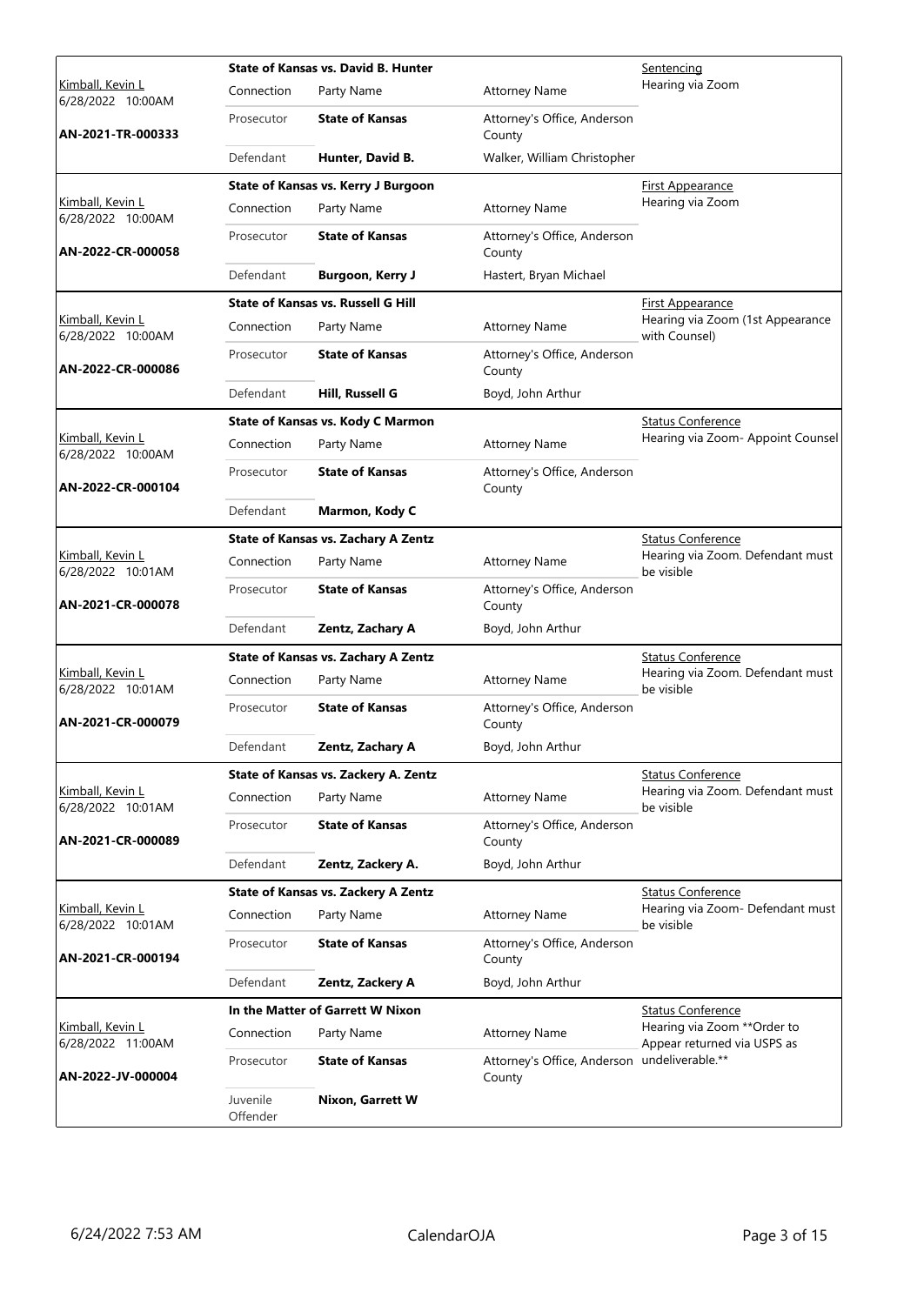|                                             | In the Matter of Cole O Powers    |                                             |                                       | <u>Hearing</u>                                                     |
|---------------------------------------------|-----------------------------------|---------------------------------------------|---------------------------------------|--------------------------------------------------------------------|
| Kimball, Kevin L<br>6/28/2022 11:00AM       | Connection                        | Party Name                                  | <b>Attorney Name</b>                  | Walk in (Preadjudication Hearing)                                  |
| AN-2022-JV-000006                           | Prosecutor                        | <b>State of Kansas</b>                      | Attorney's Office, Anderson<br>County |                                                                    |
|                                             | Juvenile<br>Offender              | Powers, Cole O                              |                                       |                                                                    |
|                                             |                                   | <b>State of Kansas vs. Russell R Rohr</b>   |                                       | <b>Bench Trial</b>                                                 |
| Kimball, Kevin L<br>6/28/2022 11:30AM       | Connection                        | Party Name                                  | <b>Attorney Name</b>                  | In person hearing- Bifercated from<br>4/19/2022                    |
| AN-2022-CR-000025                           | Prosecutor                        | <b>State of Kansas</b>                      | Attorney's Office, Anderson<br>County |                                                                    |
|                                             | Defendant                         | Rohr, Russell R                             | Hastert, Bryan Michael                |                                                                    |
|                                             | Sealed ********* Sealed ********* |                                             |                                       | PFA/PFS Hearing                                                    |
| <u>Kimball, Kevin L</u><br>6/28/2022 1:00PM | Connection                        | Party Name                                  | <b>Attorney Name</b>                  | In Person                                                          |
|                                             | Petitioner                        | Sealed                                      |                                       |                                                                    |
| AN-2022-DM-000083                           | Respondent                        | <b>Sealed</b>                               |                                       |                                                                    |
|                                             |                                   | State of Kansas vs. Steven J Degraeve, Jr   |                                       | <b>Bench Trial</b>                                                 |
| Kimball, Kevin L<br>6/28/2022 1:30PM        | Connection                        | Party Name                                  | <b>Attorney Name</b>                  | In person hearing                                                  |
| AN-2022-CR-000033                           | Prosecutor                        | <b>State of Kansas</b>                      | Attorney's Office, Anderson<br>County |                                                                    |
|                                             | Defendant                         | Degraeve, Steven J, Jr                      | Hastert, Bryan Michael                |                                                                    |
|                                             |                                   | <b>State of Kansas vs. Jody E Rayl</b>      |                                       | <b>Status Conference</b>                                           |
| Kimball, Kevin L<br>6/28/2022 2:30PM        | Connection                        | Party Name                                  | <b>Attorney Name</b>                  | In Person                                                          |
| AN-2021-CR-000177                           | Prosecutor                        | <b>State of Kansas</b>                      | Attorney's Office, Anderson<br>County |                                                                    |
|                                             | Defendant                         | Rayl, Jody E                                | Boyd, John Arthur                     |                                                                    |
|                                             |                                   | <b>State of Kansas vs. Jody E Rayl</b>      |                                       | <b>Status Conference</b>                                           |
| Kimball, Kevin L<br>6/28/2022 2:30PM        | Connection                        | Party Name                                  | <b>Attorney Name</b>                  | In Person                                                          |
| AN-2022-CR-000001                           | Prosecutor                        | <b>State of Kansas</b>                      | Attorney's Office, Anderson<br>County |                                                                    |
|                                             | Defendant                         | Rayl, Jody E                                | Boyd, John Arthur                     |                                                                    |
|                                             |                                   | <b>State of Kansas vs. Brandon D Bunnel</b> |                                       | <b>Status Conference</b>                                           |
| Kimball, Kevin L<br>6/28/2022 2:31PM        | Connection                        | Party Name                                  | <b>Attorney Name</b>                  | In person hearing                                                  |
| AN-2021-CR-000103                           | Prosecutor                        | <b>State of Kansas</b>                      | Attorney's Office, Anderson<br>County |                                                                    |
|                                             | Defendant                         | <b>Bunnel, Brandon D</b>                    | Boyd, John Arthur                     |                                                                    |
|                                             |                                   | <b>State of Kansas vs. Brandon D Bunnel</b> |                                       | <b>Status Conference</b>                                           |
| Kimball, Kevin L<br>6/28/2022 2:31PM        | Connection                        | Party Name                                  | <b>Attorney Name</b>                  | In person hearing **Issue with this<br>bond posted 06/08/2022. The |
| AN-2021-CR-000132                           | Prosecutor                        | <b>State of Kansas</b>                      | Attorney's Office, Anderson<br>County | bondsman was given the wrong<br>case number and charges.**         |
|                                             | Defendant                         | <b>Bunnel, Brandon D</b>                    | Boyd, John Arthur                     |                                                                    |
|                                             |                                   | <b>State of Kansas vs. Brandon D Bunnel</b> |                                       | <b>Status Conference</b>                                           |
| Kimball, Kevin L<br>6/28/2022 2:31PM        | Connection                        | Party Name                                  | <b>Attorney Name</b>                  | In person hearing                                                  |
| AN-2022-CR-000022                           | Prosecutor                        | <b>State of Kansas</b>                      | Attorney's Office, Anderson<br>County |                                                                    |
|                                             | Defendant                         | <b>Bunnel, Brandon D</b>                    | Boyd, John Arthur                     |                                                                    |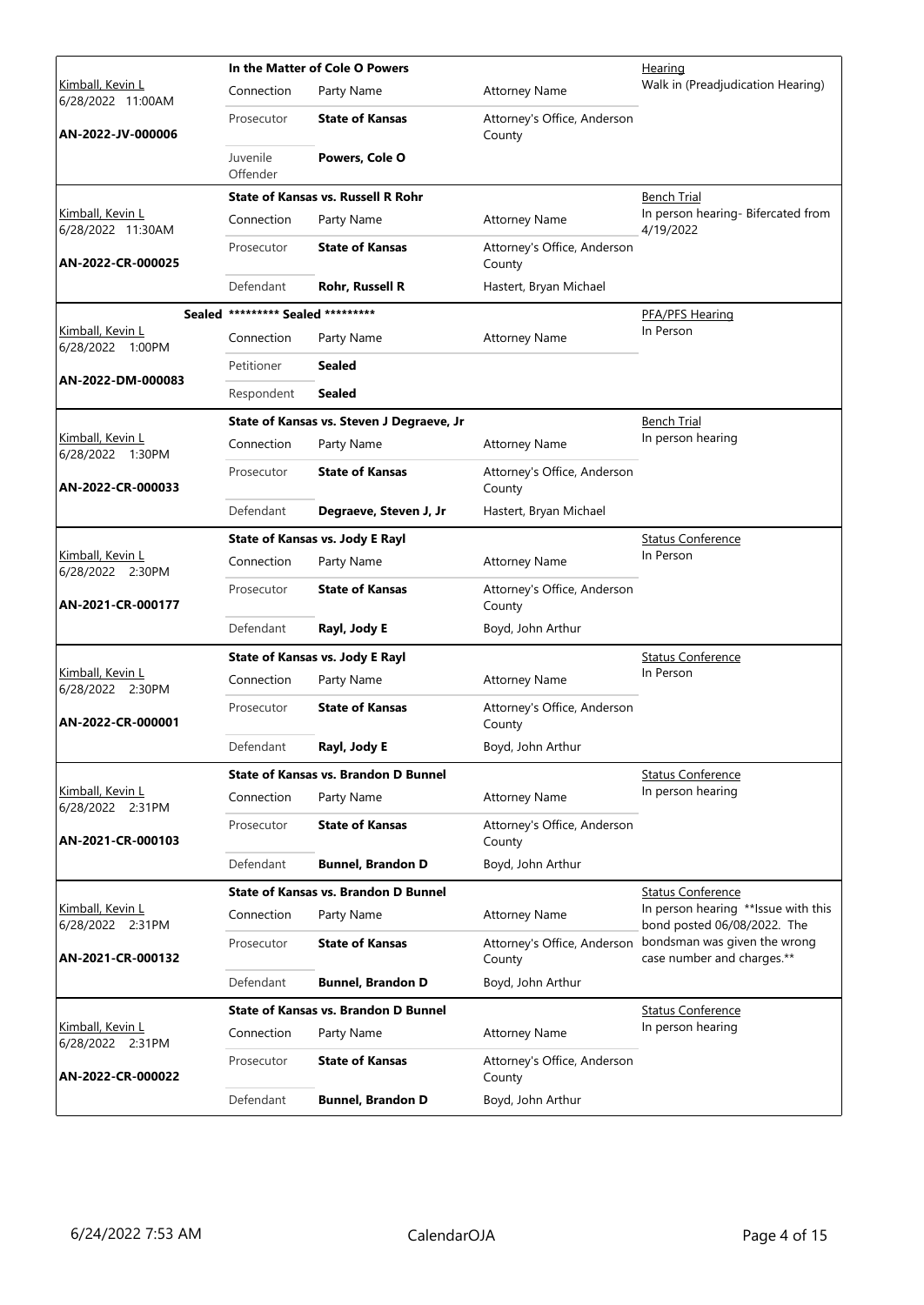|                                      | <b>State of Kansas vs. Brandon Dean Bunnel</b> |                                                  |                                       | <b>Status Conference</b>                                     |
|--------------------------------------|------------------------------------------------|--------------------------------------------------|---------------------------------------|--------------------------------------------------------------|
| Kimball, Kevin L<br>6/28/2022 2:31PM | Connection                                     | Party Name                                       | <b>Attorney Name</b>                  | In person hearing                                            |
| AN-2022-CR-000059                    | Prosecutor                                     | <b>State of Kansas</b>                           | Attorney's Office, Anderson<br>County |                                                              |
|                                      | Defendant                                      | <b>Bunnel, Brandon Dean</b>                      |                                       |                                                              |
|                                      |                                                | <b>State of Kansas vs. Brandon D Bunnel</b>      |                                       | <b>Status Conference</b>                                     |
| Kimball, Kevin L<br>6/28/2022 2:31PM | Connection                                     | Party Name                                       | <b>Attorney Name</b>                  | In person hearing                                            |
| AN-2022-CR-000097                    | Prosecutor                                     | <b>State of Kansas</b>                           | Attorney's Office, Anderson<br>County |                                                              |
|                                      | Defendant                                      | <b>Bunnel, Brandon D</b>                         | Boyd, John Arthur                     |                                                              |
|                                      |                                                | State of Kansas vs. Jason L. Boothe              |                                       | Preliminary Hearing (CR)                                     |
| Kimball, Kevin L<br>6/28/2022 2:32PM | Connection                                     | Party Name                                       | <b>Attorney Name</b>                  | In person hearing                                            |
| AN-2022-CR-000024                    | Prosecutor                                     | <b>State of Kansas</b>                           | Attorney's Office, Anderson<br>County |                                                              |
|                                      | Defendant                                      | Boothe, Jason L.                                 | Boyd, John Arthur                     |                                                              |
|                                      |                                                | <b>State of Kansas vs. Jason L Boothe</b>        |                                       | Preliminary Examination                                      |
| Kimball, Kevin L<br>6/28/2022 2:32PM | Connection                                     | Party Name                                       | <b>Attorney Name</b>                  | In person hearing                                            |
| AN-2022-CR-000038                    | Prosecutor                                     | <b>State of Kansas</b>                           | Attorney's Office, Anderson<br>County |                                                              |
|                                      | Defendant                                      | Boothe, Jason L                                  | Boyd, John Arthur                     |                                                              |
|                                      |                                                | <b>State of Kansas vs. Jason L Boothe</b>        |                                       | <b>Preliminary Examination</b>                               |
| Kimball, Kevin L<br>6/28/2022 2:32PM | Connection                                     | Party Name                                       | <b>Attorney Name</b>                  | In person hearing                                            |
| AN-2022-CR-000044                    | Prosecutor                                     | <b>State of Kansas</b>                           | Attorney's Office, Anderson<br>County |                                                              |
|                                      | Defendant                                      | Boothe, Jason L                                  | Boyd, John Arthur                     |                                                              |
|                                      |                                                | <b>Bartlett Cooperative vs. Cody L Easley</b>    |                                       | <b>Answer Hearing</b>                                        |
| Kimball, Kevin L<br>7/5/2022 8:30AM  | Connection                                     | Party Name                                       | <b>Attorney Name</b>                  | Hearing via Zoom                                             |
|                                      | Plaintiff                                      | <b>Bartlett Cooperative</b>                      | Fanning, Gary L., Jr                  |                                                              |
| AN-2022-LM-000051                    | Defendant                                      | Easley, Cody L                                   |                                       |                                                              |
|                                      |                                                | <b>State of Kansas vs. Jose Madrid-Dominguez</b> |                                       | <b>Status Conference</b>                                     |
| Kimball, Kevin L<br>7/5/2022 9:15AM  | Connection                                     | Party Name                                       | <b>Attorney Name</b>                  | Hearing via Zoom (Interpreter<br>confirmed 27656-R.Martinez) |
| AN-2022-CR-000100                    | Prosecutor                                     | <b>State of Kansas</b>                           | Attorney's Office, Anderson<br>County |                                                              |
|                                      | Defendant                                      | <b>Madrid-Dominguez, Jose</b>                    | Hastert, Bryan Michael                |                                                              |
|                                      |                                                | <b>State of Kansas vs. Marie M Slife</b>         |                                       | <b>Status Conference</b>                                     |
| Kimball, Kevin L<br>7/5/2022 9:30AM  | Connection                                     | Party Name                                       | <b>Attorney Name</b>                  | Hearing via Zoom                                             |
| 2018-TR-000198                       | Prosecutor                                     | <b>State of Kansas</b>                           | Attorney's Office, Anderson<br>County |                                                              |
|                                      | Defendant                                      | Slife, Marie M                                   | Polsley, Kathryn S.                   |                                                              |
|                                      |                                                | State of Kansas vs. Bernard M Garrett, III       |                                       | Sentencing                                                   |
| Kimball, Kevin L<br>7/5/2022 9:30AM  | Connection                                     | Party Name                                       | <b>Attorney Name</b>                  | Hearing via Zoom                                             |
| AN-2021-CR-000020                    | Prosecutor                                     | <b>State of Kansas</b>                           | Attorney's Office, Anderson<br>County |                                                              |
|                                      |                                                | <b>State of Kansas</b>                           |                                       |                                                              |
|                                      | Defendant                                      | Garrett, Bernard M, III                          | Hastert, Bryan Michael                |                                                              |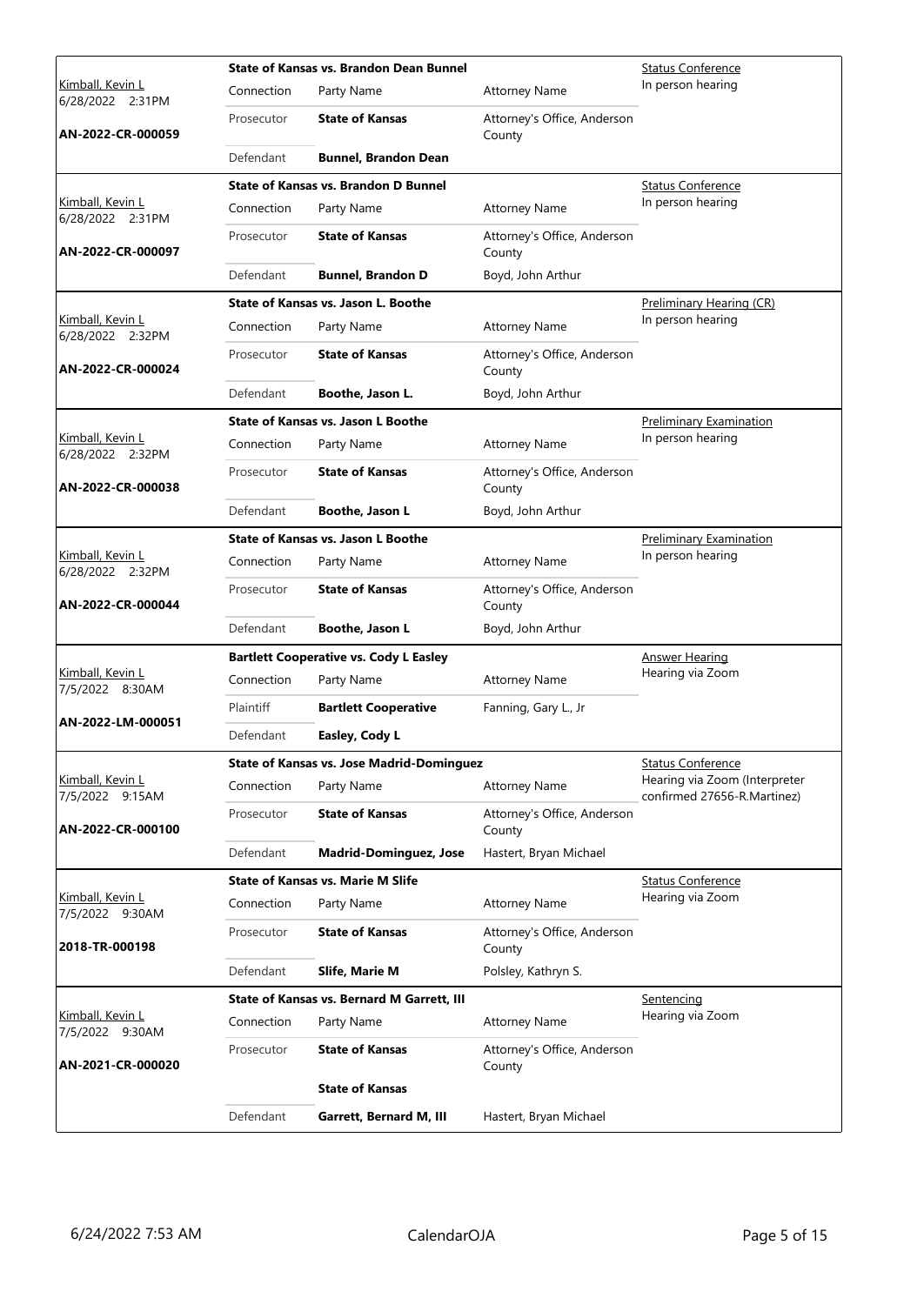|                                            |             | State of Kansas vs. Jacob T Hays               | <b>Status Conference</b>              |                          |
|--------------------------------------------|-------------|------------------------------------------------|---------------------------------------|--------------------------|
| Kimball, Kevin L<br>7/5/2022 9:30AM        | Connection  | Party Name                                     | <b>Attorney Name</b>                  | Hearing via Zoom         |
| AN-2021-CR-000166                          | Prosecutor  | <b>State of Kansas</b>                         | Attorney's Office, Anderson<br>County |                          |
|                                            | Defendant   | Hays, Jacob T                                  | Falls, Joseph Allen                   |                          |
|                                            |             | <b>State of Kansas vs. Bobby L Jones</b>       |                                       | <b>Status Conference</b> |
| Kimball, Kevin L<br>7/5/2022 9:30AM        | Connection  | Party Name                                     | <b>Attorney Name</b>                  | Hearing via Zoom         |
| AN-2021-CR-000044                          | Prosecutor  | <b>State of Kansas</b>                         | Attorney's Office, Anderson<br>County |                          |
|                                            | Defendant   | Jones, Bobby L                                 | Polsley, Kathryn S.                   |                          |
|                                            |             | State of Kansas vs. Nicholas W Harland         |                                       | Sentencing               |
| Kimball, Kevin L<br>7/5/2022 9:30AM        | Connection  | Party Name                                     | <b>Attorney Name</b>                  | Hearing via Zoom         |
| AN-2020-CR-000156                          | Prosecutor  | <b>State of Kansas</b>                         | Attorney's Office, Anderson<br>County |                          |
|                                            | Defendant   | <b>Harland, Nicholas W</b>                     | Polsley, Kathryn S.                   |                          |
|                                            |             | <b>State of Kansas vs. Susan K Oler</b>        |                                       | <b>Status Conference</b> |
| <u>Kimball, Kevin L</u><br>7/5/2022 9:30AM | Connection  | Party Name                                     | <b>Attorney Name</b>                  | Hearing via Zoom         |
| AN-2022-CR-000066                          | Prosecutor  | <b>State of Kansas</b>                         | Attorney's Office, Anderson<br>County |                          |
|                                            | Defendant   | Oler, Susan K                                  | Polsley, Kathryn S.                   |                          |
|                                            |             | <b>State of Kansas vs. Susan K Oler</b>        |                                       | <b>Status Conference</b> |
| Kimball, Kevin L<br>7/5/2022 9:30AM        | Connection  | Party Name                                     | <b>Attorney Name</b>                  | Hearing via Zoom         |
|                                            | Other Party | Donaldson, Krystal                             |                                       |                          |
| AN-2021-CR-000042                          | Prosecutor  | <b>State of Kansas</b>                         | Attorney's Office, Anderson<br>County |                          |
|                                            |             | <b>State of Kansas</b>                         |                                       |                          |
|                                            | Defendant   | Oler, Susan K                                  | Polsley, Kathryn S.                   |                          |
|                                            |             | <b>State of Kansas vs. Tyson Dewayne Adams</b> |                                       | <b>Status Conference</b> |
| Kimball, Kevin L<br>7/5/2022 9:32AM        | Connection  | Party Name                                     | <b>Attorney Name</b>                  | Hearing via Zoom         |
| 2020-CR-000059                             | Prosecutor  | <b>State of Kansas</b>                         | Attorney's Office, Anderson<br>County |                          |
|                                            | Defendant   | <b>Adams, Tyson Dewayne</b>                    | Hastert, Bryan Michael                |                          |
|                                            |             | State of Kansas vs. Tyson D. Adams             |                                       | <b>Status Conference</b> |
| <u>Kimball, Kevin L</u><br>7/5/2022 9:32AM | Connection  | Party Name                                     | <b>Attorney Name</b>                  | Hearing via Zoom         |
| AN-2021-CR-000176                          | Prosecutor  | <b>State of Kansas</b>                         | Attorney's Office, Anderson<br>County |                          |
|                                            | Defendant   | Adams, Tyson D.                                | Hastert, Bryan Michael                |                          |
|                                            |             | State of Kansas vs. Benjamin M Watson          |                                       | <b>Status Conference</b> |
| Kimball, Kevin L<br>7/5/2022 10:00AM       | Connection  | Party Name                                     | <b>Attorney Name</b>                  | Hearing via Zoom         |
| 2019-CR-000029                             | Prosecutor  | <b>State of Kansas</b>                         | Attorney's Office, Anderson<br>County |                          |
|                                            | Defendant   | Watson, Benjamin M                             | Hastert, Bryan Michael                |                          |
|                                            |             | <b>State of Kansas vs. Harry C Conley</b>      |                                       | <b>Status Conference</b> |
| Kimball, Kevin L<br>7/5/2022 10:00AM       | Connection  | Party Name                                     | <b>Attorney Name</b>                  | Hearing via Zoom         |
| AN-2021-CR-000104                          | Prosecutor  | <b>State of Kansas</b>                         | Attorney's Office, Anderson<br>County |                          |
|                                            | Defendant   | Conley, Harry C                                | Hastert, Bryan Michael                |                          |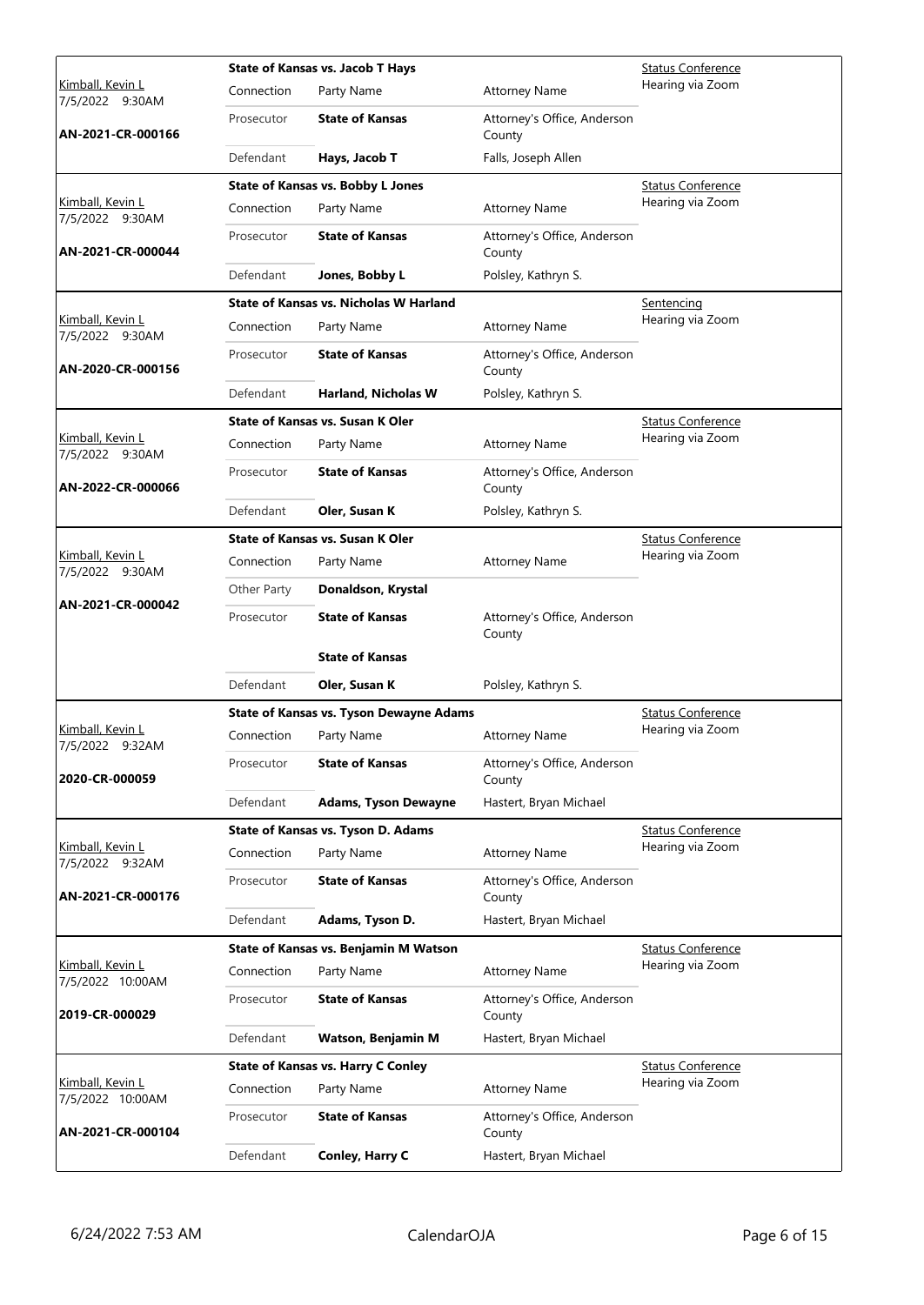|                                      |            | State of Kansas vs. Donald J. Miller             | <b>Status Conference</b>              |                          |
|--------------------------------------|------------|--------------------------------------------------|---------------------------------------|--------------------------|
| Kimball, Kevin L<br>7/5/2022 10:00AM | Connection | Party Name                                       | <b>Attorney Name</b>                  | Hearing via Zoom         |
| 2017-CR-000056                       | Prosecutor | <b>State of Kansas</b>                           | Attorney's Office, Anderson<br>County |                          |
|                                      | Defendant  | <b>Miller, Donald J</b>                          | Cole, Craig Everett                   |                          |
|                                      |            | <b>State of Kansas vs. Anna M Belles</b>         |                                       | <b>Status Conference</b> |
| Kimball, Kevin L<br>7/5/2022 10:00AM | Connection | Party Name                                       | <b>Attorney Name</b>                  | Hearing via Zoom         |
| AN-2022-TR-000031                    | Prosecutor | <b>State of Kansas</b>                           | Attorney's Office, Anderson<br>County |                          |
|                                      | Defendant  | <b>Belles, Anna M</b>                            | Polsley, Kathryn S.                   |                          |
|                                      |            | State of Kansas vs. Mitchael L Malone            |                                       | <b>Status Conference</b> |
| Kimball, Kevin L<br>7/5/2022 10:00AM | Connection | Party Name                                       | <b>Attorney Name</b>                  | Hearing via Zoom         |
| AN-2022-CR-000021                    | Prosecutor | <b>State of Kansas</b>                           | Attorney's Office, Anderson<br>County |                          |
|                                      | Defendant  | <b>Malone, Mitchael L</b>                        | Hastert, Bryan Michael                |                          |
|                                      |            | <b>State of Kansas vs. Jennifer L McBrearety</b> |                                       | <b>Status Conference</b> |
| Kimball, Kevin L<br>7/5/2022 10:00AM | Connection | Party Name                                       | <b>Attorney Name</b>                  | Hearing via Zoom         |
| AN-2021-CR-000200                    | Prosecutor | <b>State of Kansas</b>                           | Attorney's Office, Anderson<br>County |                          |
|                                      | Defendant  | <b>McBrearety, Jennifer L</b>                    | Hastert, Bryan Michael                |                          |
|                                      |            | <b>State of Kansas vs. Jesse M Fugate</b>        |                                       | <b>Status Conference</b> |
| Kimball, Kevin L<br>7/5/2022 10:00AM | Connection | Party Name                                       | <b>Attorney Name</b>                  | Hearing via Zoom         |
| AN-2022-TR-000013                    | Prosecutor | <b>State of Kansas</b>                           | Attorney's Office, Anderson<br>County |                          |
|                                      | Defendant  | Fugate, Jesse M                                  | Kimmell, Rustin J.                    |                          |
|                                      |            | <b>State of Kansas vs. Chad A Turley</b>         |                                       | <u>Sentencing</u>        |
| Kimball, Kevin L<br>7/5/2022 10:00AM | Connection | Party Name                                       | <b>Attorney Name</b>                  | Hearing via Zoom         |
| AN-2021-TR-000236                    | Prosecutor | <b>STATE OF KANSAS</b>                           | Attorney's Office, Anderson<br>County |                          |
|                                      |            | <b>State of Kansas</b>                           |                                       |                          |
|                                      | Defendant  | Turley, Chad A                                   | Kimmell, Rustin J.                    |                          |
|                                      |            | State of Kansas vs. Steven A. Salazar            |                                       | <u>Sentencing</u>        |
| Kimball, Kevin L<br>7/5/2022 10:00AM | Connection | Party Name                                       | <b>Attorney Name</b>                  | Hearing via Zoom         |
| AN-2021-TR-000317                    | Prosecutor | <b>State of Kansas</b>                           | Attorney's Office, Anderson<br>County |                          |
|                                      | Defendant  | Salazar, Steven A.                               | Walker, William Christopher           |                          |
|                                      |            | <b>State of Kansas vs. Tyler J Barker</b>        |                                       | <b>Status Conference</b> |
| Kimball, Kevin L<br>7/5/2022 10:00AM | Connection | Party Name                                       | <b>Attorney Name</b>                  | Hearing via Zoom         |
| AN-2022-CR-000067                    | Prosecutor | <b>State of Kansas</b>                           | Attorney's Office, Anderson<br>County |                          |
|                                      | Defendant  | Barker, Tyler J                                  | Hastert, Bryan Michael                |                          |
|                                      |            | State of Kansas vs. Steven A Salazar             |                                       | <b>Sentencing</b>        |
| Kimball, Kevin L<br>7/5/2022 10:00AM | Connection | Party Name                                       | <b>Attorney Name</b>                  | Hearing via Zoom         |
| AN-2022-TR-000088                    | Prosecutor | <b>State of Kansas</b>                           | Attorney's Office, Anderson<br>County |                          |
|                                      | Defendant  | Salazar, Steven A                                | Walker, William Christopher           |                          |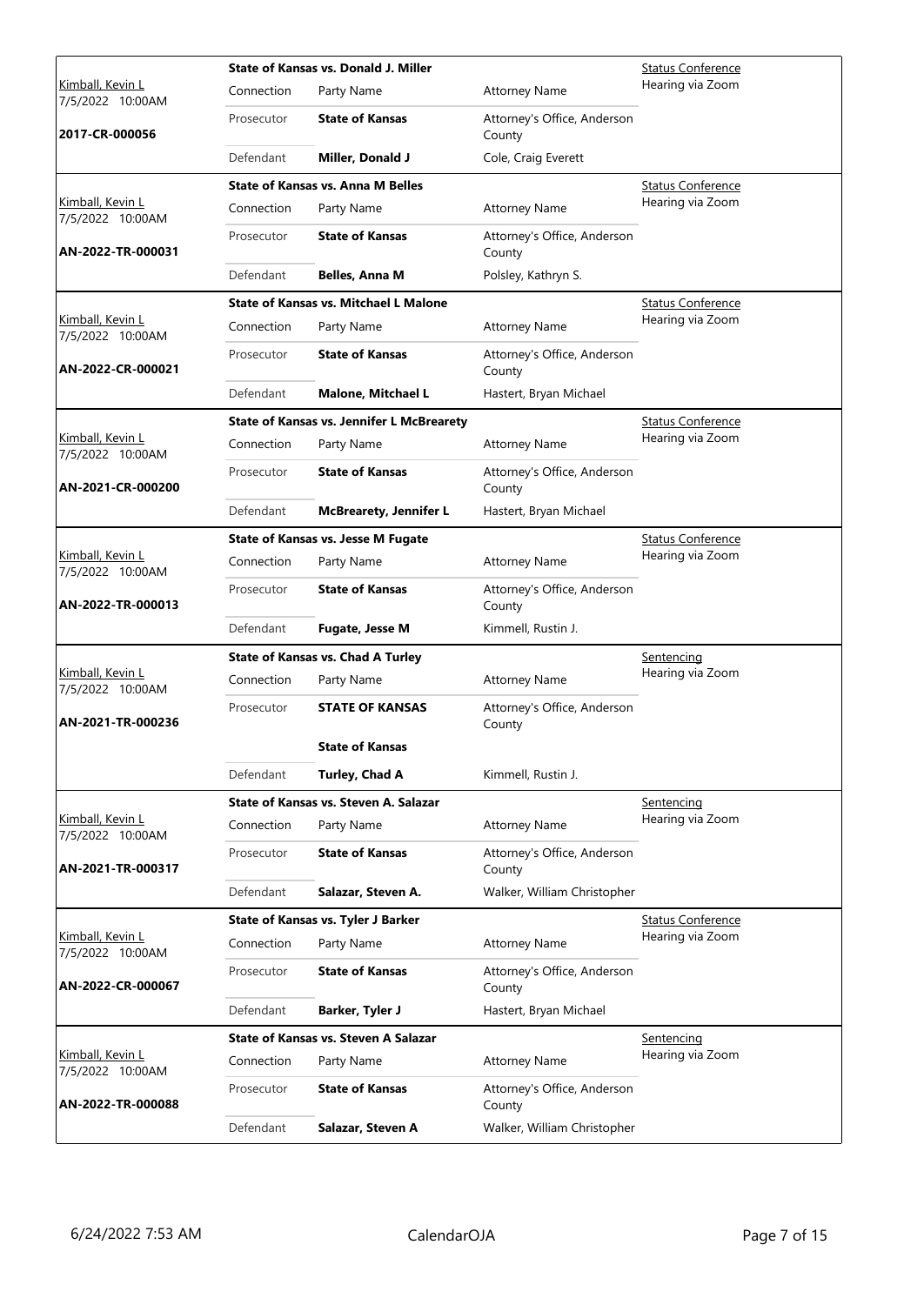|                                      |            | <b>State of Kansas vs. Tyler J Rhodes</b>         | Status Conference                     |                                                   |
|--------------------------------------|------------|---------------------------------------------------|---------------------------------------|---------------------------------------------------|
| Kimball, Kevin L<br>7/5/2022 10:00AM | Connection | Party Name                                        | <b>Attorney Name</b>                  | Hearing via Zoom                                  |
| AN-2022-CR-000068                    | Prosecutor | <b>State of Kansas</b>                            | Attorney's Office, Anderson<br>County |                                                   |
|                                      | Defendant  | Rhodes, Tyler J                                   | Hastert, Bryan Michael                |                                                   |
|                                      |            | <b>State of Kansas vs. Danial Olsen</b>           |                                       | <b>Status Conference</b>                          |
| Kimball, Kevin L<br>7/5/2022 10:00AM | Connection | Party Name                                        | <b>Attorney Name</b>                  | Hearing via Zoom                                  |
| AN-2021-CR-000062                    | Prosecutor | <b>State of Kansas</b>                            | Attorney's Office, Anderson<br>County |                                                   |
|                                      | Defendant  | Olsen, Danial                                     | Falls, Joseph Allen                   |                                                   |
|                                      |            | <b>State of Kansas vs. Hayley J Susewind</b>      |                                       | <b>Status Conference</b>                          |
| Kimball, Kevin L<br>7/5/2022 10:00AM | Connection | Party Name                                        | <b>Attorney Name</b>                  | Hearing via Zoom                                  |
| AN-2022-CR-000085                    | Prosecutor | <b>State of Kansas</b>                            | Attorney's Office, Anderson<br>County |                                                   |
|                                      | Defendant  | Susewind, Hayley J                                | Cole, Craig Everett                   |                                                   |
|                                      |            | State of Kansas vs. Lakedron A Graham             |                                       | <b>Status Conference</b>                          |
| Kimball, Kevin L<br>7/5/2022 10:00AM | Connection | Party Name                                        | <b>Attorney Name</b>                  | Hearing via Zoom                                  |
| AN-2022-CR-000049                    | Prosecutor | <b>State of Kansas</b>                            | Attorney's Office, Anderson<br>County |                                                   |
|                                      | Defendant  | Graham, Lakedron A                                | Cole, Craig Everett                   |                                                   |
|                                      |            | State of Kansas vs. Noe Eduardo Orosco Fuentez    | <b>Status Conference</b>              |                                                   |
| Kimball, Kevin L<br>7/5/2022 10:00AM | Connection | Party Name                                        | <b>Attorney Name</b>                  | Hearing via Zoom                                  |
| AN-2022-CR-000092                    | Prosecutor | <b>State of Kansas</b>                            | Attorney's Office, Anderson<br>County |                                                   |
|                                      | Defendant  | Fuentez, Noe Eduardo<br><b>Orosco</b>             | Hastert, Bryan Michael                |                                                   |
|                                      |            | State of Kansas vs. Noe Eduardo Orosco Fuentez    |                                       | <b>Status Conference</b>                          |
| Kimball, Kevin L<br>7/5/2022 10:00AM | Connection | Party Name                                        | <b>Attorney Name</b>                  | Hearing via Zoom                                  |
| AN-2022-TR-000145                    | Prosecutor | <b>State of Kansas</b>                            | Attorney's Office, Anderson<br>County |                                                   |
|                                      | Defendant  | <b>Fuentez, Noe Eduardo</b><br>Orosco             | Hastert, Bryan Michael                |                                                   |
|                                      |            | State of Kansas vs. James Allen Gibson            |                                       | Hearing                                           |
| Kimball, Kevin L<br>7/5/2022 10:30AM | Connection | Party Name                                        | <b>Attorney Name</b>                  | In person hearing (Motion to<br>Revoke Probation) |
| 2018-CR-000095                       | Prosecutor | <b>State of Kansas</b>                            | Attorney's Office, Anderson<br>County |                                                   |
|                                      | Defendant  | Gibson, James Allen                               | Hastert, Bryan Michael                |                                                   |
|                                      |            | <b>State of Kansas vs. Tanner Chase VanSickle</b> |                                       | <b>Status Conference</b>                          |
| Kimball, Kevin L<br>7/5/2022 10:30AM | Connection | Party Name                                        | <b>Attorney Name</b>                  | Hearing via Zoom- Motion to<br>Revoke             |
| AN-2021-CR-000152                    | Prosecutor | <b>State of Kansas</b>                            | Attorney's Office, Anderson<br>County |                                                   |
|                                      | Defendant  | VanSickle, Tanner Chase                           | Falls, Joseph Allen                   |                                                   |
|                                      |            | <b>State of Kansas vs. Bryan A McCurdy</b>        |                                       | Motion                                            |
| Kimball, Kevin L<br>7/5/2022 10:45AM | Connection | Party Name                                        | <b>Attorney Name</b>                  | Motion to Revoke- Hearing via<br>Zoom             |
| 2019-TR-000392                       | Prosecutor | <b>State of Kansas</b>                            | Attorney's Office, Anderson<br>County |                                                   |
|                                      | Defendant  | McCurdy, Bryan A                                  | Polsley, Kathryn S.                   |                                                   |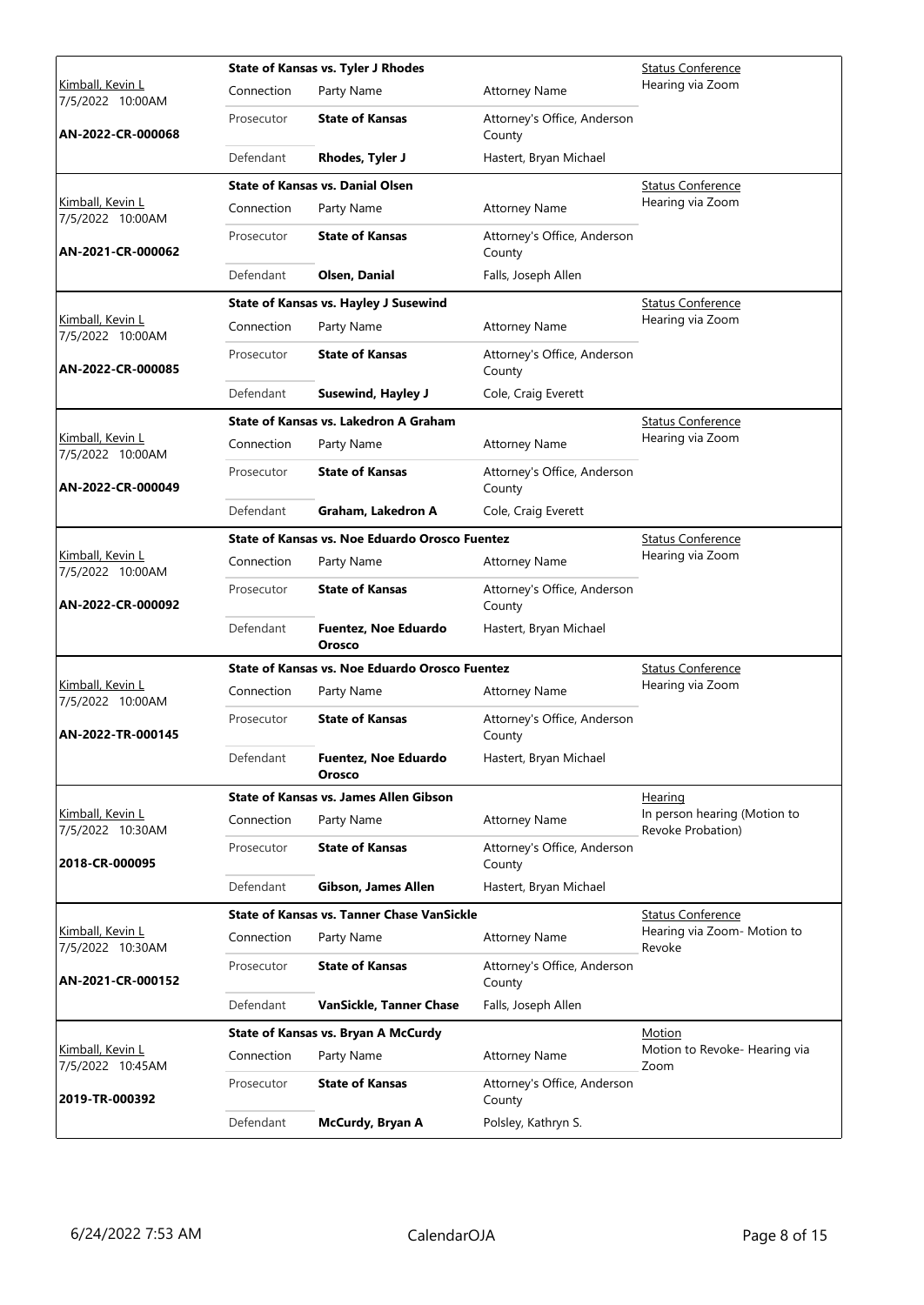|                                      | Sealed ********* Sealed ********* |                                                  | Post-Termination Permanency - 2       |                                                  |
|--------------------------------------|-----------------------------------|--------------------------------------------------|---------------------------------------|--------------------------------------------------|
| Kimball, Kevin L<br>7/5/2022 11:00AM | Connection                        | Party Name                                       | <b>Attorney Name</b>                  | Hearing via Zoom                                 |
| 2017-JC-000009                       | Child in Need<br>of Care          | Sealed                                           | Vignery, Tonya Renea                  |                                                  |
|                                      | Other Party                       | <b>Sealed</b>                                    |                                       |                                                  |
|                                      | Petitioner                        | Sealed                                           | Attorney's Office, Anderson<br>County |                                                  |
|                                      | Sealed ********* Sealed ********* |                                                  |                                       | Post-Termination Permanency - 2                  |
| Kimball, Kevin L<br>7/5/2022 11:00AM | Connection                        | Party Name                                       | <b>Attorney Name</b>                  | Hearing via Zoom                                 |
| 2017-JC-000010                       | Child in Need<br>of Care          | Sealed                                           | Polsley, Kathryn S.                   |                                                  |
|                                      | Petitioner                        | Sealed                                           | Attorney's Office, Anderson<br>County |                                                  |
|                                      | Sealed ********* Sealed ********* |                                                  |                                       | Post-Termination Permanency - 2                  |
| Kimball, Kevin L<br>7/5/2022 11:00AM | Connection                        | Party Name                                       | <b>Attorney Name</b>                  | Hearing via Zoom                                 |
| 2014-JC-000015                       | Child in Need<br>of Care          | Sealed                                           | Polsley, Kathryn S.                   |                                                  |
|                                      | Other Party                       | Sealed                                           |                                       |                                                  |
|                                      |                                   | Sealed                                           |                                       |                                                  |
|                                      |                                   | Sealed                                           |                                       |                                                  |
|                                      | Petitioner                        | <b>Sealed</b>                                    | Attorney's Office, Anderson<br>County |                                                  |
|                                      | Sealed ********* Sealed ********* |                                                  |                                       | <b>Informal Supervision - Review 2</b>           |
| Kimball, Kevin L<br>7/5/2022 11:00AM | Connection                        | Party Name                                       | <b>Attorney Name</b>                  | Hearing via Zoom                                 |
| AN-2022-JC-000001                    | Child in Need<br>of Care          | <b>Sealed</b>                                    | Falls, Joseph Allen                   |                                                  |
|                                      | Petitioner                        | Sealed                                           | Attorney's Office, Anderson<br>County |                                                  |
|                                      | Guardian Ad<br>Litem              | <b>Sealed</b>                                    |                                       |                                                  |
|                                      |                                   | In the Matter of Aiden W Leftwich                |                                       | <b>Status Conference</b>                         |
| Kimball, Kevin L<br>7/5/2022 11:00AM | Connection                        | Party Name                                       | <b>Attorney Name</b>                  | Hearing via Zoom                                 |
| AN-2022-JV-000001                    | Prosecutor                        | <b>State of Kansas</b>                           | Attorney's Office, Anderson<br>County |                                                  |
|                                      | Juvenile<br>Offender              | Leftwich, Aiden W                                | Polsley, Kathryn S.                   |                                                  |
|                                      | Sealed ********* Sealed ********* |                                                  |                                       | <b>Review Hearing</b>                            |
| Kimball, Kevin L<br>7/5/2022 11:00AM | Connection                        | Party Name                                       | <b>Attorney Name</b>                  | Hearing via Zoom                                 |
| AN-2022-JC-000003                    | Child in Need<br>of Care          | Sealed                                           | Hastert, Bryan Michael                |                                                  |
|                                      | Petitioner                        | <b>Sealed</b>                                    | Attorney's Office, Anderson<br>County |                                                  |
|                                      | Guardian Ad<br>Litem              | <b>Sealed</b>                                    |                                       |                                                  |
|                                      |                                   | <b>State of Kansas vs. Travis Wayne Leftwich</b> |                                       | Motion                                           |
| Kimball, Kevin L<br>7/5/2022 11:30AM | Connection                        | Party Name                                       | <b>Attorney Name</b>                  | Hearing via Zoom (Motion to<br>Revoke Probation) |
| 2016-CR-000088                       | Prosecutor                        | <b>State of Kansas</b>                           | Attorney's Office, Anderson<br>County |                                                  |
|                                      | Defendant                         | Leftwich, Travis Wayne                           | Polsley, Kathryn S.                   |                                                  |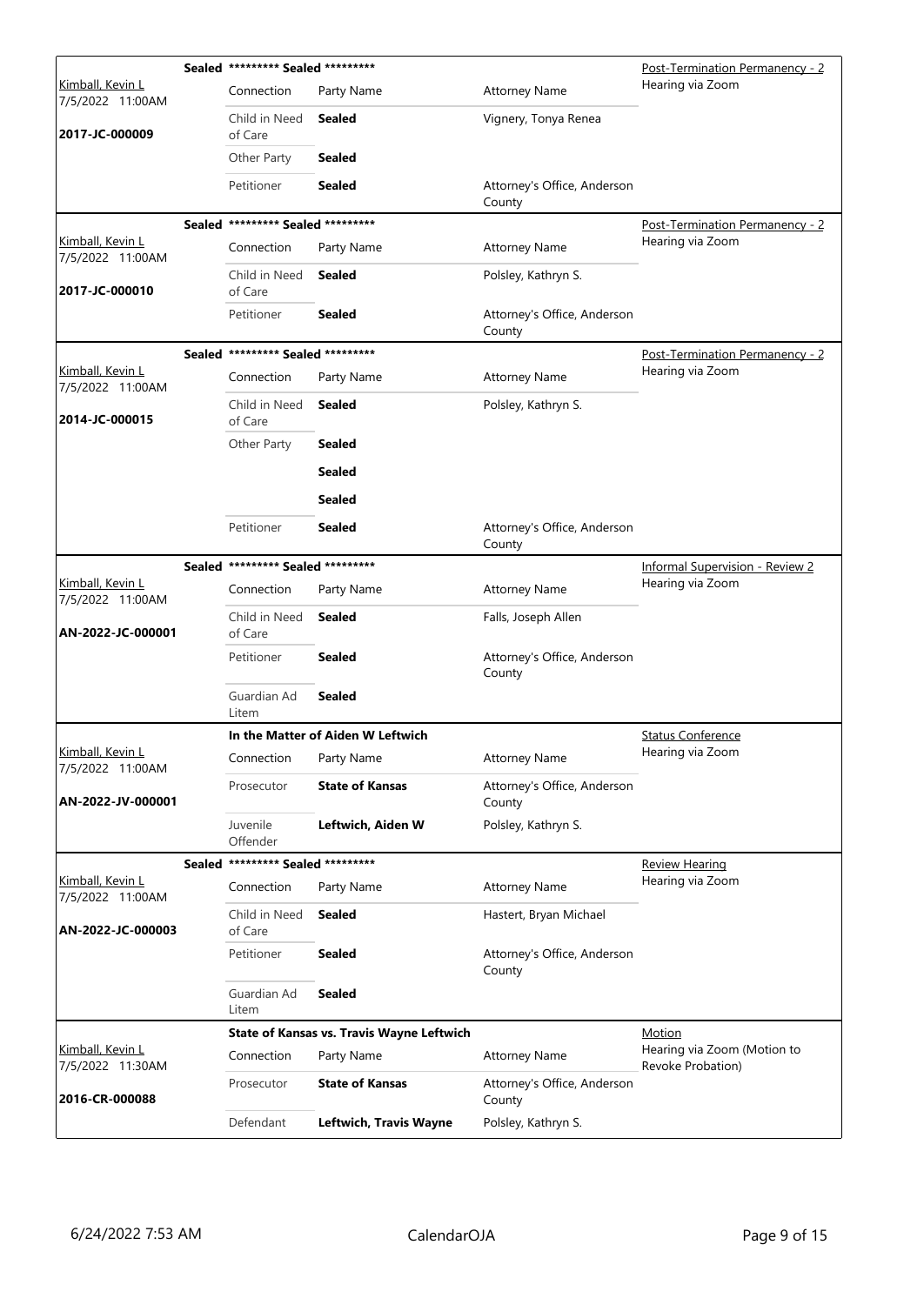|                                            | <b>LVNV Funding LLC vs. Charles Norris</b> |                                                 |                                       | Motion                                           |
|--------------------------------------------|--------------------------------------------|-------------------------------------------------|---------------------------------------|--------------------------------------------------|
| Kimball, Kevin L<br>7/5/2022 11:45AM       | Connection                                 | Party Name                                      | <b>Attorney Name</b>                  | Motion for Summary Judgment-<br>Hearing via Zoom |
|                                            | Plaintiff                                  | <b>LVNV Funding LLC</b>                         | Milien, Christina Marie               |                                                  |
| AN-2021-LM-000044                          | Defendant                                  | Norris, Charles                                 |                                       |                                                  |
|                                            | Sealed ********* Sealed *********          |                                                 |                                       | Adjudication and Disposition                     |
| Kimball, Kevin L<br>7/5/2022 1:00PM        | Connection                                 | Party Name                                      | <b>Attorney Name</b>                  | Hearing via Zoom                                 |
| AN-2022-JC-000002                          | Child in Need<br>of Care                   | <b>Sealed</b>                                   | Polsley, Kathryn S.                   |                                                  |
|                                            | Petitioner                                 | <b>Sealed</b>                                   | Attorney's Office, Anderson<br>County |                                                  |
|                                            | Guardian Ad<br>Litem                       | <b>Sealed</b>                                   |                                       |                                                  |
|                                            |                                            | State of Kansas vs. Joshua W Kaufman            |                                       | <b>Bench Trial</b>                               |
| Kimball, Kevin L<br>7/5/2022 1:30PM        | Connection                                 | Party Name                                      | <b>Attorney Name</b>                  | In person hearing                                |
| AN-2021-CR-000203                          | Prosecutor                                 | <b>State of Kansas</b>                          | Attorney's Office, Anderson<br>County |                                                  |
|                                            | Defendant                                  | Kaufman, Joshua W                               | Falls, Joseph Allen                   |                                                  |
|                                            |                                            | <b>State of Kansas vs. Charlize L Robertson</b> |                                       | <b>Status Conference</b>                         |
| Kimball, Kevin L<br>7/5/2022 2:30PM        | Connection                                 | Party Name                                      | <b>Attorney Name</b>                  | In person hearing (MTR tracking w/<br>21CR 112)  |
| 2020-CR-000120                             | Prosecutor                                 | <b>State of Kansas</b>                          | Attorney's Office, Anderson<br>County |                                                  |
|                                            | Defendant                                  | Robertson, Charlize L                           | Falls, Joseph Allen                   |                                                  |
|                                            |                                            | <b>State of Kansas vs. Charlize Robertson</b>   |                                       | <b>Bench Trial</b>                               |
| Kimball, Kevin L<br>7/5/2022 2:30PM        | Connection                                 | Party Name                                      | <b>Attorney Name</b>                  | In person hearing                                |
| AN-2021-CR-000112                          | Prosecutor                                 | <b>State of Kansas</b>                          | Attorney's Office, Anderson<br>County |                                                  |
|                                            |                                            | <b>State of Kansas</b>                          |                                       |                                                  |
|                                            | Defendant                                  | <b>Robertson, Charlize</b>                      | Falls, Joseph Allen                   |                                                  |
|                                            |                                            | State of Kansas vs. Theodore T Wilson           |                                       | <b>Bench Trial</b>                               |
| <u>Kimball, Kevin L</u><br>7/5/2022 2:31PM | Connection                                 | Party Name                                      | <b>Attorney Name</b>                  | in person                                        |
| 2019-CR-000025                             | Prosecutor                                 | <b>State of Kansas</b>                          | Attorney's Office, Anderson<br>County |                                                  |
|                                            | Defendant                                  | <b>Wilson, Theodore T</b>                       | Falls, Joseph Allen                   |                                                  |
|                                            |                                            | <b>State of Kansas vs. Tammy Louise Weers</b>   |                                       | <b>Bench Trial</b>                               |
| <u>Kimball, Kevin L</u><br>7/5/2022 3:00PM | Connection                                 | Party Name                                      | <b>Attorney Name</b>                  | /Bond Appearance In person                       |
| AN-2021-TR-000030                          | Prosecutor                                 | <b>State of Kansas</b>                          | Attorney's Office, Anderson<br>County |                                                  |
|                                            |                                            | <b>State of Kansas</b>                          |                                       |                                                  |
|                                            | Defendant                                  | <b>Weers, Tammy Louise</b>                      | Polsley, Kathryn S.                   |                                                  |
|                                            |                                            | <b>State of Kansas vs. Tammy L Weers</b>        |                                       | Bench Trial                                      |
| <u>Kimball, Kevin L</u><br>7/5/2022 3:00PM | Connection                                 | Party Name                                      | <b>Attorney Name</b>                  | /Bond Appearance In Person                       |
|                                            | Other Party                                | <b>Dispatch</b>                                 |                                       |                                                  |
| AN-2021-TR-000071                          | Prosecutor                                 | <b>State of Kansas</b>                          | Attorney's Office, Anderson<br>County |                                                  |
|                                            |                                            | <b>State of Kansas</b>                          |                                       |                                                  |
|                                            | Defendant                                  | Weers, Tammy L                                  | Polsley, Kathryn S.                   |                                                  |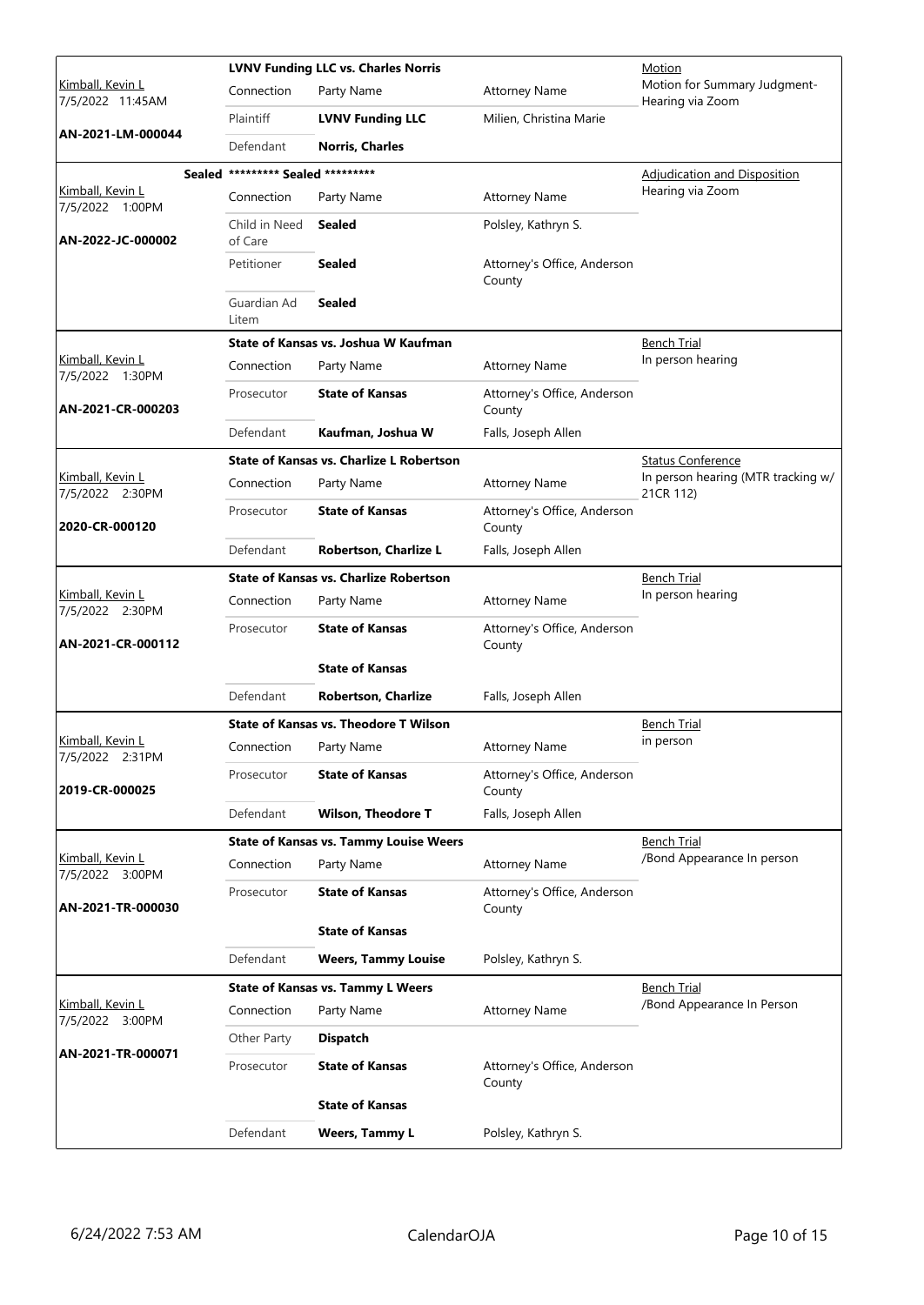|                                      |            | <b>City of Garnett vs. Tyrone Black</b>            | <b>Status Conference</b>              |                                                     |
|--------------------------------------|------------|----------------------------------------------------|---------------------------------------|-----------------------------------------------------|
| Kimball, Kevin L<br>7/12/2022 8:00AM | Connection | Party Name                                         | <b>Attorney Name</b>                  | Notice of Impending Dismissal<br>Judge Paper Review |
|                                      | Plaintiff  | <b>City of Garnett</b>                             | Mc Vay, Kendall Moran                 |                                                     |
| AN-2022-LM-000026                    | Defendant  | <b>Black, Tyrone</b>                               |                                       |                                                     |
|                                      |            | City of Garnett vs. Regina L Brown                 |                                       | Answer Hearing                                      |
| Kimball, Kevin L<br>7/12/2022 8:30AM | Connection | Party Name                                         | <b>Attorney Name</b>                  | Hearing via Zoom                                    |
| AN-2022-LM-000052                    | Plaintiff  | <b>City of Garnett</b>                             | Mc Vay, Kendall Moran                 |                                                     |
|                                      | Defendant  | Brown, Regina L                                    |                                       |                                                     |
|                                      |            | City of Garnett vs. Matthew Thomas Patton          |                                       | Answer Hearing                                      |
| Kimball, Kevin L<br>7/12/2022 8:30AM | Connection | Party Name                                         | <b>Attorney Name</b>                  | Hearing via Zoom                                    |
| AN-2022-LM-000053                    | Plaintiff  | <b>City of Garnett</b>                             | Mc Vay, Kendall Moran                 |                                                     |
|                                      | Defendant  | <b>Patton, Matthew Thomas</b>                      |                                       |                                                     |
|                                      |            | <b>City of Garnett vs. Daniel Lawrence Walters</b> |                                       | <b>Answer Hearing</b>                               |
| Kimball, Kevin L<br>7/12/2022 8:30AM | Connection | Party Name                                         | <b>Attorney Name</b>                  | Hearing via Zoom                                    |
| AN-2022-LM-000054                    | Plaintiff  | <b>City of Garnett</b>                             | Mc Vay, Kendall Moran                 |                                                     |
|                                      | Defendant  | <b>Walters, Daniel Lawrence</b>                    |                                       |                                                     |
|                                      |            | <b>City of Garnett vs. Gabriel P Sprague</b>       |                                       | <b>Answer Hearing</b>                               |
| Kimball, Kevin L<br>7/12/2022 8:30AM | Connection | Party Name                                         | <b>Attorney Name</b>                  | Hearing via Zoom                                    |
| AN-2022-LM-000010                    | Plaintiff  | <b>City of Garnett</b>                             | Mc Vay, Kendall Moran                 |                                                     |
|                                      | Defendant  | <b>Sprague, Gabriel P</b>                          |                                       |                                                     |
|                                      |            | <b>City of Garnett vs. Tyrone Black</b>            | <b>Answer Hearing</b>                 |                                                     |
| Kimball, Kevin L<br>7/12/2022 8:30AM | Connection | Party Name                                         | <b>Attorney Name</b>                  |                                                     |
| AN-2022-LM-000026                    | Plaintiff  | <b>City of Garnett</b>                             | Mc Vay, Kendall Moran                 |                                                     |
|                                      | Defendant  | <b>Black, Tyrone</b>                               |                                       |                                                     |
|                                      |            | <b>State of Kansas vs. Kevin Bauman</b>            | <b>First Appearance</b>               |                                                     |
| Kimball, Kevin L<br>7/12/2022 9:00AM | Connection | Party Name                                         | <b>Attorney Name</b>                  | Walk in                                             |
| AN-2022-CR-000077                    | Prosecutor | <b>State of Kansas</b>                             | Attorney's Office, Anderson<br>County |                                                     |
|                                      | Defendant  | Bauman, Kevin                                      |                                       |                                                     |
|                                      |            | State of Kansas vs. Lori A Turley                  |                                       | Arraignment<br>Walk in                              |
| Kimball, Kevin L<br>7/12/2022 9:00AM | Connection | Party Name                                         | <b>Attorney Name</b>                  |                                                     |
| AN-2022-CR-000078                    | Prosecutor | <b>State of Kansas</b>                             | Attorney's Office, Anderson<br>County |                                                     |
|                                      | Defendant  | Turley, Lori A                                     |                                       |                                                     |
|                                      |            | <b>State of Kansas vs. Patrick R Romig</b>         |                                       | Arraignment<br>Walk in                              |
| Kimball, Kevin L<br>7/12/2022 9:00AM | Connection | Party Name                                         | <b>Attorney Name</b>                  |                                                     |
| AN-2022-CR-000079                    | Prosecutor | <b>State of Kansas</b>                             | Attorney's Office, Anderson<br>County |                                                     |
|                                      | Defendant  | <b>Romig, Patrick R</b>                            |                                       |                                                     |
|                                      |            | <b>State of Kansas vs. Daris J Wyatt</b>           |                                       | Arraignment<br>Walk in                              |
| Kimball, Kevin L<br>7/12/2022 9:00AM | Connection | Party Name                                         | <b>Attorney Name</b>                  |                                                     |
| AN-2022-CR-000080                    | Prosecutor | <b>State of Kansas</b>                             | Attorney's Office, Anderson<br>County |                                                     |
|                                      | Defendant  | <b>Wyatt, Daris J</b>                              |                                       |                                                     |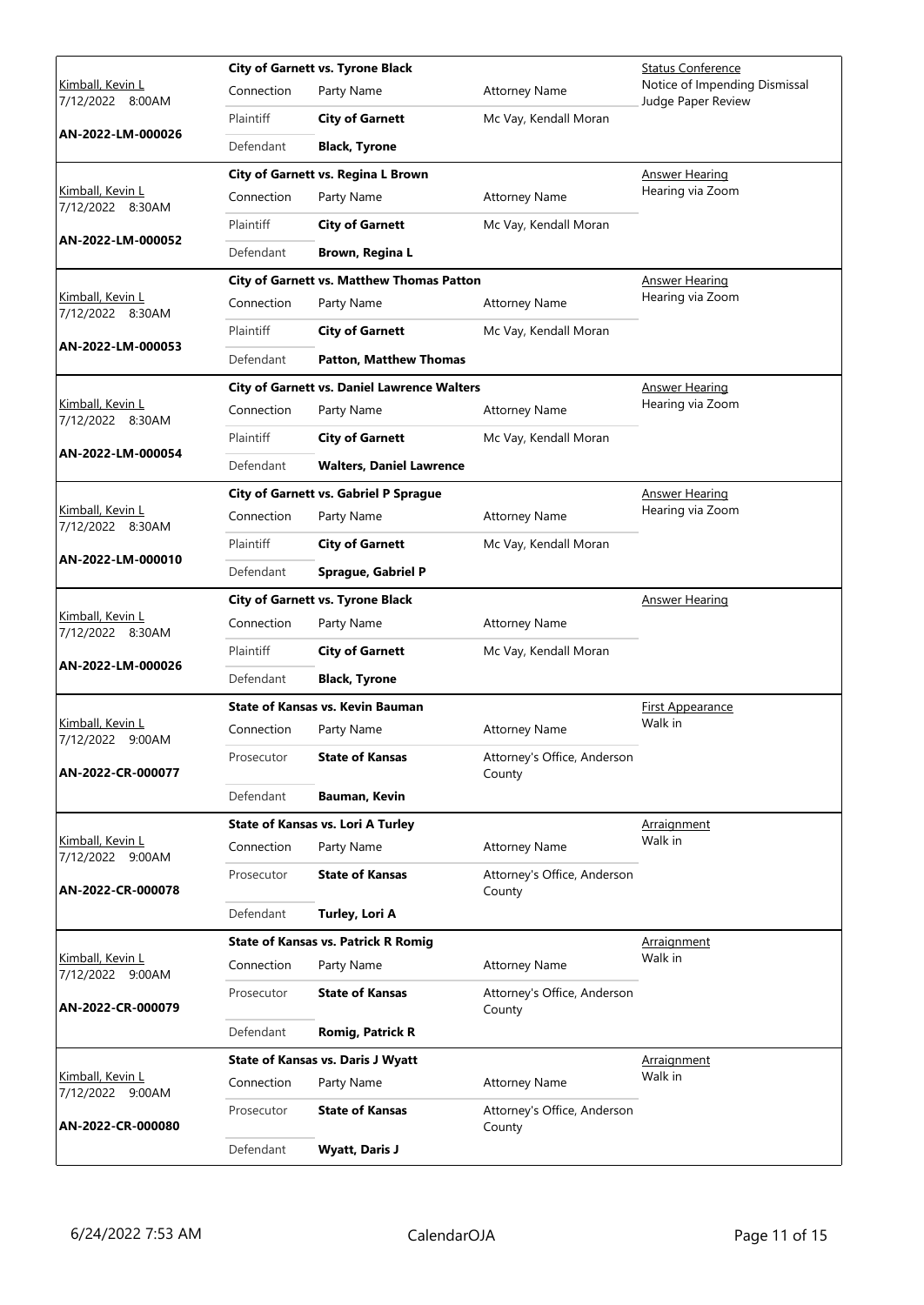|                                       |            | <b>State of Kansas vs. Donald R Carriger</b>      | Arraignment                           |                                                                |
|---------------------------------------|------------|---------------------------------------------------|---------------------------------------|----------------------------------------------------------------|
| Kimball, Kevin L<br>7/12/2022 9:00AM  | Connection | Party Name                                        | <b>Attorney Name</b>                  | Walk in                                                        |
| AN-2022-TR-000140                     | Prosecutor | <b>State of Kansas</b>                            | Attorney's Office, Anderson<br>County |                                                                |
|                                       | Defendant  | <b>Carriger, Donald R</b>                         |                                       |                                                                |
|                                       |            | <b>State of Kansas vs. Michael R Wood</b>         |                                       | Arraignment                                                    |
| Kimball, Kevin L<br>7/12/2022 9:00AM  | Connection | Party Name                                        | <b>Attorney Name</b>                  | Walk in                                                        |
| AN-2022-CR-000090                     | Prosecutor | <b>State of Kansas</b>                            | Attorney's Office, Anderson<br>County |                                                                |
|                                       | Defendant  | Wood, Michael R                                   |                                       |                                                                |
|                                       |            | State of Kansas vs. Allen M. Turner               |                                       | <b>Arraignment</b>                                             |
| Kimball, Kevin L<br>7/12/2022 9:00AM  | Connection | Party Name                                        | <b>Attorney Name</b>                  | Hearing via Zoom                                               |
| AN-2022-CR-000095                     | Prosecutor | <b>State of Kansas</b>                            | Attorney's Office, Anderson<br>County |                                                                |
|                                       | Defendant  | Turner, Allen M.                                  |                                       |                                                                |
|                                       |            | <b>State of Kansas vs. Preston K. Sirithasack</b> |                                       | Arraignment                                                    |
| Kimball, Kevin L<br>7/12/2022 9:00AM  | Connection | Party Name                                        | <b>Attorney Name</b>                  | Hearing via Zoom                                               |
| AN-2022-CR-000096                     | Prosecutor | <b>State of Kansas</b>                            | Attorney's Office, Anderson<br>County |                                                                |
|                                       | Defendant  | Sirithasack, Preston K.                           |                                       |                                                                |
|                                       |            | In the Matter of Allen R Warren                   |                                       | <b>Status Conference</b>                                       |
| Kimball, Kevin L<br>7/12/2022 9:00AM  | Connection | Party Name                                        | <b>Attorney Name</b>                  | Hearing via zoom                                               |
| AN-2022-MR-000058                     | Prosecutor | <b>State of Kansas</b>                            | Attorney's Office, Anderson<br>County |                                                                |
|                                       | Defendant  | Warren, Allen R                                   |                                       |                                                                |
|                                       |            | <b>State of Kansas vs. Paul F Barras</b>          | Hearing                               |                                                                |
| Kimball, Kevin L<br>7/12/2022 9:00AM  | Connection | Party Name                                        | <b>Attorney Name</b>                  | Hearing via Zoom (Prehearing on<br>Motion to Revoke Probation) |
| AN-2021-CR-000002                     | Prosecutor | <b>State of Kansas</b>                            | Attorney's Office, Anderson<br>County |                                                                |
|                                       | Defendant  | <b>Barras, Paul F</b>                             | Falls, Joseph Allen                   |                                                                |
|                                       |            | <b>State of Kansas vs. Cassidy L Rayburn</b>      |                                       | <b>Status Conference</b>                                       |
| Kimball, Kevin L<br>7/12/2022 9:30AM  | Connection | Party Name                                        | <b>Attorney Name</b>                  |                                                                |
| AN-2022-CR-000063                     | Prosecutor | <b>State of Kansas</b>                            | Attorney's Office, Anderson<br>County |                                                                |
|                                       | Defendant  | Rayburn, Cassidy L                                | Hastert, Bryan Michael                |                                                                |
|                                       |            | State of Kansas vs. Rodger W Berry, II            |                                       | <b>Status Conference</b>                                       |
| Kimball, Kevin L<br>7/12/2022 9:30AM  | Connection | Party Name                                        | <b>Attorney Name</b>                  | Hearing via Zoom- with Attorney                                |
| AN-2022-CR-000035                     | Prosecutor | <b>State of Kansas</b>                            | Attorney's Office, Anderson<br>County |                                                                |
|                                       | Defendant  | Berry, Rodger W, II                               |                                       |                                                                |
|                                       |            | State of Kansas vs. Rashawna R Stripling          |                                       | <b>First Appearance</b>                                        |
| Kimball, Kevin L<br>7/12/2022 10:00AM | Connection | Party Name                                        | <b>Attorney Name</b>                  | Hearing via Zoom                                               |
| AN-2022-CR-000069                     | Prosecutor | <b>State of Kansas</b>                            | Attorney's Office, Anderson<br>County |                                                                |
|                                       | Defendant  | Stripling, Rashawna R                             |                                       |                                                                |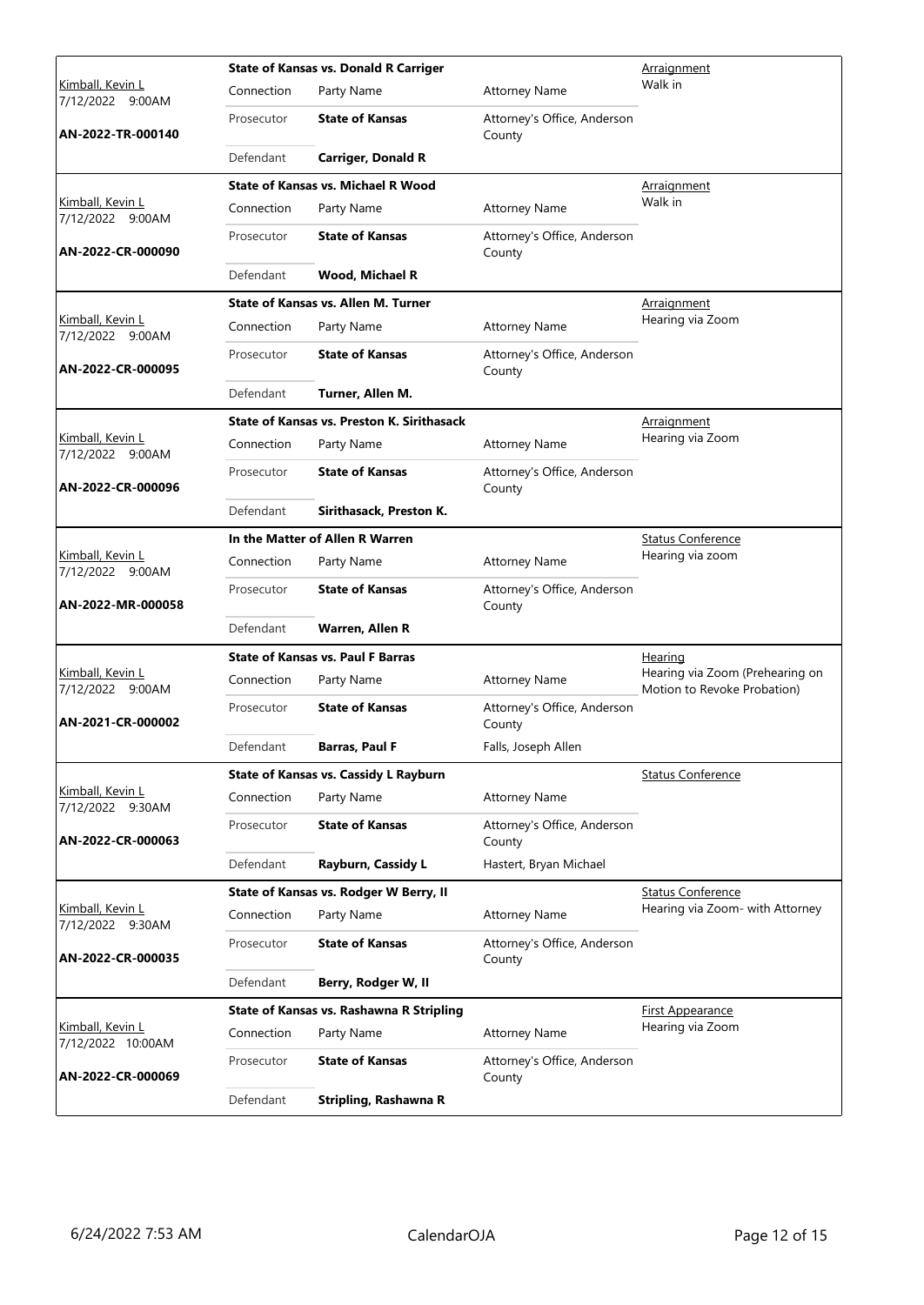|                                       |            | State of Kansas vs. Rashawna R Stripling             | <b>First Appearance</b>               |                                                   |
|---------------------------------------|------------|------------------------------------------------------|---------------------------------------|---------------------------------------------------|
| Kimball, Kevin L<br>7/12/2022 10:00AM | Connection | Party Name                                           | <b>Attorney Name</b>                  | Hearing via Zoom (1st Appearance<br>with Counsel) |
| AN-2022-CR-000070                     | Prosecutor | <b>State of Kansas</b>                               | Attorney's Office, Anderson<br>County |                                                   |
|                                       | Defendant  | Stripling, Rashawna R                                | Boyd, John Arthur                     |                                                   |
|                                       |            | <b>State of Kansas vs. Delmar L Beachy</b>           | <b>Status Conference</b>              |                                                   |
| Kimball, Kevin L<br>7/12/2022 10:00AM | Connection | Party Name                                           | <b>Attorney Name</b>                  | Hearing via Zoom                                  |
| AN-2022-CR-000041                     | Prosecutor | <b>State of Kansas</b>                               | Attorney's Office, Anderson<br>County |                                                   |
|                                       | Defendant  | <b>Beachy, Delmar L</b>                              | Cole, Craig Everett                   |                                                   |
|                                       |            | <b>State of Kansas vs. Jeffery J Wilson</b>          | <b>Status Conference</b>              |                                                   |
| Kimball, Kevin L<br>7/12/2022 10:00AM | Connection | Party Name                                           | <b>Attorney Name</b>                  | Hearing via Zoom                                  |
| AN-2022-TR-000103                     | Prosecutor | <b>State of Kansas</b>                               | Attorney's Office, Anderson<br>County |                                                   |
|                                       | Defendant  | Wilson, Jeffery J                                    | Millett, Michael Allen                |                                                   |
|                                       |            | State of Kansas vs. Tami J Wilson                    |                                       | <b>Status Conference</b>                          |
| Kimball, Kevin L<br>7/12/2022 10:00AM | Connection | Party Name                                           | <b>Attorney Name</b>                  | Hearing via Zoom                                  |
| AN-2022-TR-000105                     | Prosecutor | <b>State of Kansas</b>                               | Attorney's Office, Anderson<br>County |                                                   |
|                                       | Defendant  | Wilson, Tami J                                       | Millett, Michael Allen                |                                                   |
|                                       |            | <b>State of Kansas vs. Donna J Diaz</b>              | <b>Status Conference</b>              |                                                   |
| Kimball, Kevin L<br>7/12/2022 10:00AM | Connection | Party Name                                           | <b>Attorney Name</b>                  | Hearing via Zoom (Possible<br>Diversion filing)   |
| AN-2022-CR-000002                     | Prosecutor | <b>State of Kansas</b>                               | Attorney's Office, Anderson<br>County |                                                   |
|                                       | Defendant  | Diaz, Donna J                                        | Wiley, Clifford A.                    |                                                   |
|                                       |            | State of Kansas vs. Flo I Higginbotham               | First Appearance                      |                                                   |
| Kimball, Kevin L<br>7/12/2022 10:00AM | Connection | Party Name                                           | <b>Attorney Name</b>                  | Hearing via Zoom (1st Appearance<br>with Counsel) |
| AN-2022-CR-000012                     | Prosecutor | <b>State of Kansas</b>                               | Attorney's Office, Anderson<br>County |                                                   |
|                                       | Defendant  | Higginbotham, Flo I                                  | Boyd, John Arthur                     |                                                   |
|                                       |            | <b>State of Kansas vs. Marvin L Slyter</b>           | <b>Status Conference</b>              |                                                   |
| Kimball, Kevin L<br>7/12/2022 10:00AM | Connection | Party Name                                           | <b>Attorney Name</b>                  | Hearing via Zoom                                  |
| AN-2022-CR-000089                     | Prosecutor | <b>State of Kansas</b>                               | Attorney's Office, Anderson<br>County |                                                   |
|                                       | Defendant  | <b>Slyter, Marvin L</b>                              | Bath, Thomas Joseph, Jr               |                                                   |
|                                       |            | <b>State of Kansas vs. Deborah C Manuel-Cathcard</b> | Plea Hearing                          |                                                   |
| Kimball, Kevin L<br>7/12/2022 10:00AM | Connection | Party Name                                           | <b>Attorney Name</b>                  | and Sentencing-Hearing via Zoom                   |
| AN-2021-CR-000202                     | Prosecutor | <b>State of Kansas</b>                               | Attorney's Office, Anderson<br>County |                                                   |
|                                       |            | <b>State of Kansas</b>                               |                                       |                                                   |
|                                       | Defendant  | Manuel-Cathcard, Deborah Cole, Craig Everett<br>c    |                                       |                                                   |
|                                       |            | State of Kansas vs. Deborah C Manuel-Cathcard        |                                       | Plea Hearing                                      |
| Kimball, Kevin L<br>7/12/2022 10:01AM | Connection | Party Name                                           | <b>Attorney Name</b>                  | and Sentencing- Hearing via Zoom                  |
| AN-2021-TR-000389                     | Prosecutor | <b>State of Kansas</b>                               | Attorney's Office, Anderson<br>County |                                                   |
|                                       |            | <b>State of Kansas</b>                               |                                       |                                                   |
|                                       | Defendant  | Manuel-Cathcard, Deborah Cole, Craig Everett<br>c    |                                       |                                                   |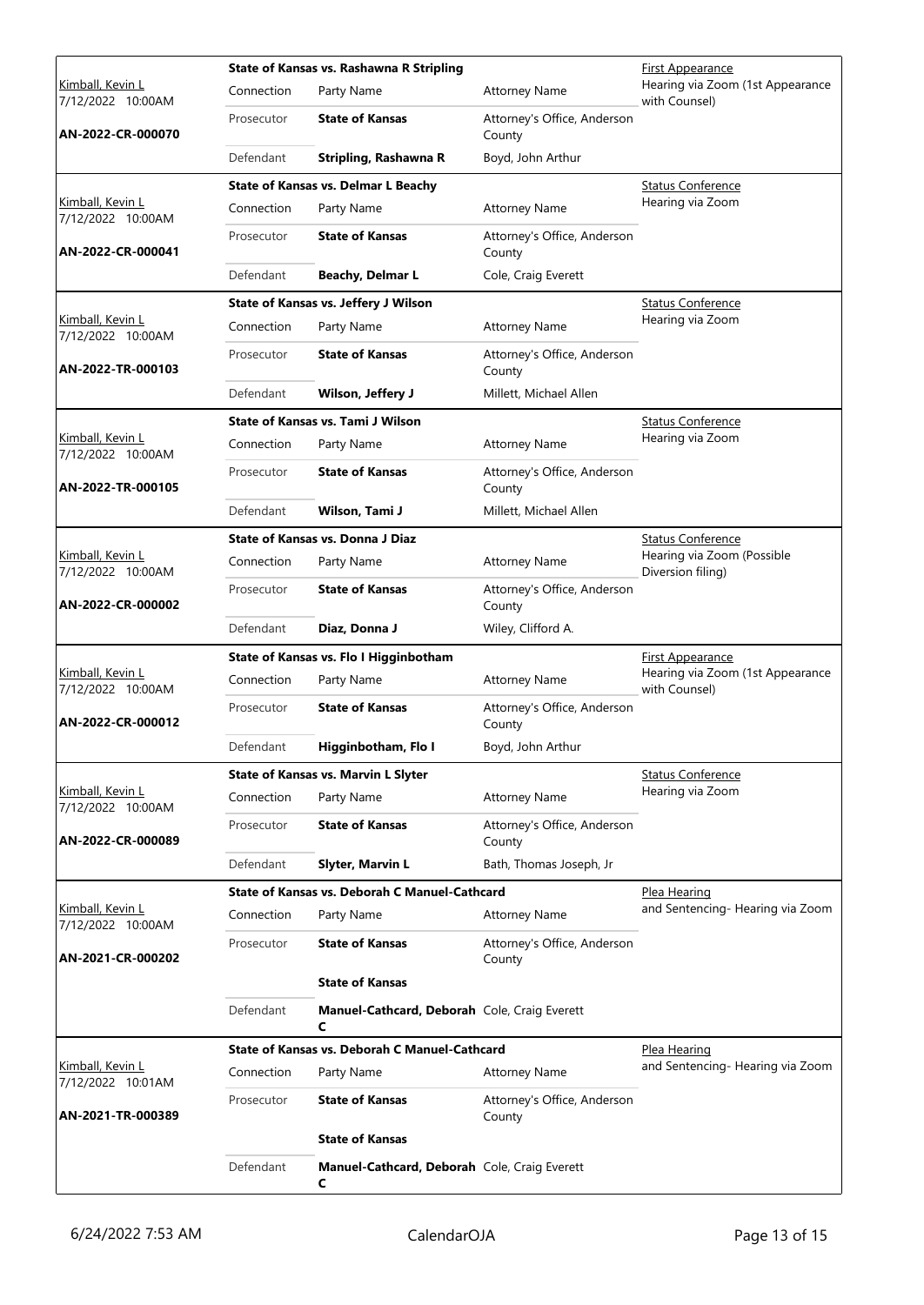|                                       |                                   |                                   | <b>State of Kansas vs. Jonathan T Fraser</b>   | Preliminary Hearing (CR)              |                                        |
|---------------------------------------|-----------------------------------|-----------------------------------|------------------------------------------------|---------------------------------------|----------------------------------------|
| Kimball, Kevin L<br>7/12/2022 1:31PM  |                                   | Connection                        | Party Name                                     | <b>Attorney Name</b>                  | In person hearing                      |
| AN-2021-CR-000069                     |                                   | Prosecutor                        | <b>State of Kansas</b>                         | Attorney's Office, Anderson<br>County |                                        |
|                                       |                                   | Defendant                         | Fraser, Jonathan T                             | Hastert, Bryan Michael                |                                        |
|                                       |                                   |                                   | State of Kansas vs. Jonathan T Fraser          | <b>Status Conference</b>              |                                        |
| Kimball, Kevin L<br>7/12/2022 1:31PM  |                                   | Connection                        | Party Name                                     | <b>Attorney Name</b>                  | In person hearing (track w/<br>21CR69) |
| AN-2021-TR-000188                     |                                   | Prosecutor                        | <b>State of Kansas</b>                         | Attorney's Office, Anderson<br>County |                                        |
|                                       |                                   | Defendant                         | Fraser, Jonathan T                             | Hastert, Bryan Michael                |                                        |
|                                       |                                   |                                   | <b>State of Kansas vs. Patric M Vandenberg</b> | Preliminary Hearing (CR)              |                                        |
| Kimball, Kevin L<br>7/12/2022 2:30PM  |                                   | Connection                        | Party Name                                     | <b>Attorney Name</b>                  | In Person                              |
| AN-2021-CR-000073                     |                                   | Prosecutor                        | <b>State of Kansas</b>                         | Attorney's Office, Anderson<br>County |                                        |
|                                       |                                   | Defendant                         | Vandenberg, Patric M                           | Hastert, Bryan Michael                |                                        |
|                                       |                                   |                                   | State of Kansas vs. Jacob W Heubach            |                                       | Bench Trial                            |
| Kimball, Kevin L<br>7/12/2022 3:30PM  |                                   | Connection                        | Party Name                                     | <b>Attorney Name</b>                  | In person                              |
| AN-2021-TR-000404                     |                                   | Prosecutor                        | <b>State of Kansas</b>                         | Attorney's Office, Anderson<br>County |                                        |
|                                       |                                   | Defendant                         | Heubach, Jacob W                               | Hastert, Bryan Michael                |                                        |
|                                       |                                   |                                   | <b>State of Kansas vs. Justin C. Wingate</b>   |                                       | <b>Status Conference</b>               |
| Kimball, Kevin L<br>7/19/2022 9:00AM  |                                   | Connection                        | Party Name                                     | <b>Attorney Name</b>                  | Hearing via Zoom                       |
| AN-2022-TR-000141                     |                                   | Prosecutor                        | <b>State of Kansas</b>                         | Attorney's Office, Anderson<br>County |                                        |
|                                       |                                   | Defendant                         | Wingate, Justin C.                             | Ivan, John                            |                                        |
|                                       |                                   | Sealed ********* Sealed ********* |                                                |                                       | Permanency - 1                         |
| Kimball, Kevin L<br>7/19/2022 11:00AM |                                   | Connection                        | Party Name                                     | <b>Attorney Name</b>                  | Hearing via Zoom                       |
| AN-2021-JC-000014                     |                                   | Child in Need<br>of Care          | <b>Sealed</b>                                  | Hastert, Bryan Michael                |                                        |
|                                       |                                   | State Agency                      | Sealed                                         |                                       |                                        |
|                                       |                                   | Petitioner                        | <b>Sealed</b>                                  | Attorney's Office, Anderson<br>County |                                        |
|                                       |                                   | Guardian Ad<br>Litem              | <b>Sealed</b>                                  |                                       |                                        |
|                                       |                                   | Sealed ********* Sealed ********* |                                                |                                       | Permanency - 1                         |
| Kimball, Kevin L<br>7/19/2022 11:00AM |                                   | Connection                        | Party Name                                     | <b>Attorney Name</b>                  | Hearing via Zoom                       |
| AN-2021-JC-000015                     |                                   | Child in Need<br>of Care          | <b>Sealed</b>                                  | Hastert, Bryan Michael                |                                        |
|                                       |                                   | Petitioner                        | <b>Sealed</b>                                  | Attorney's Office, Anderson<br>County |                                        |
|                                       |                                   | Guardian Ad<br>Litem              | <b>Sealed</b>                                  |                                       |                                        |
|                                       | Sealed ********* Sealed ********* |                                   |                                                |                                       | Permanency - 1                         |
| Kimball, Kevin L<br>7/19/2022 11:00AM |                                   | Connection                        | Party Name                                     | <b>Attorney Name</b>                  | Hearing via Zoom                       |
| AN-2021-JC-000016                     |                                   | Child in Need<br>of Care          | <b>Sealed</b>                                  | Hastert, Bryan Michael                |                                        |
|                                       |                                   | State Agency                      | Sealed                                         |                                       |                                        |
|                                       |                                   | Petitioner                        | <b>Sealed</b>                                  | Attorney's Office, Anderson           |                                        |
|                                       |                                   |                                   |                                                | County                                |                                        |